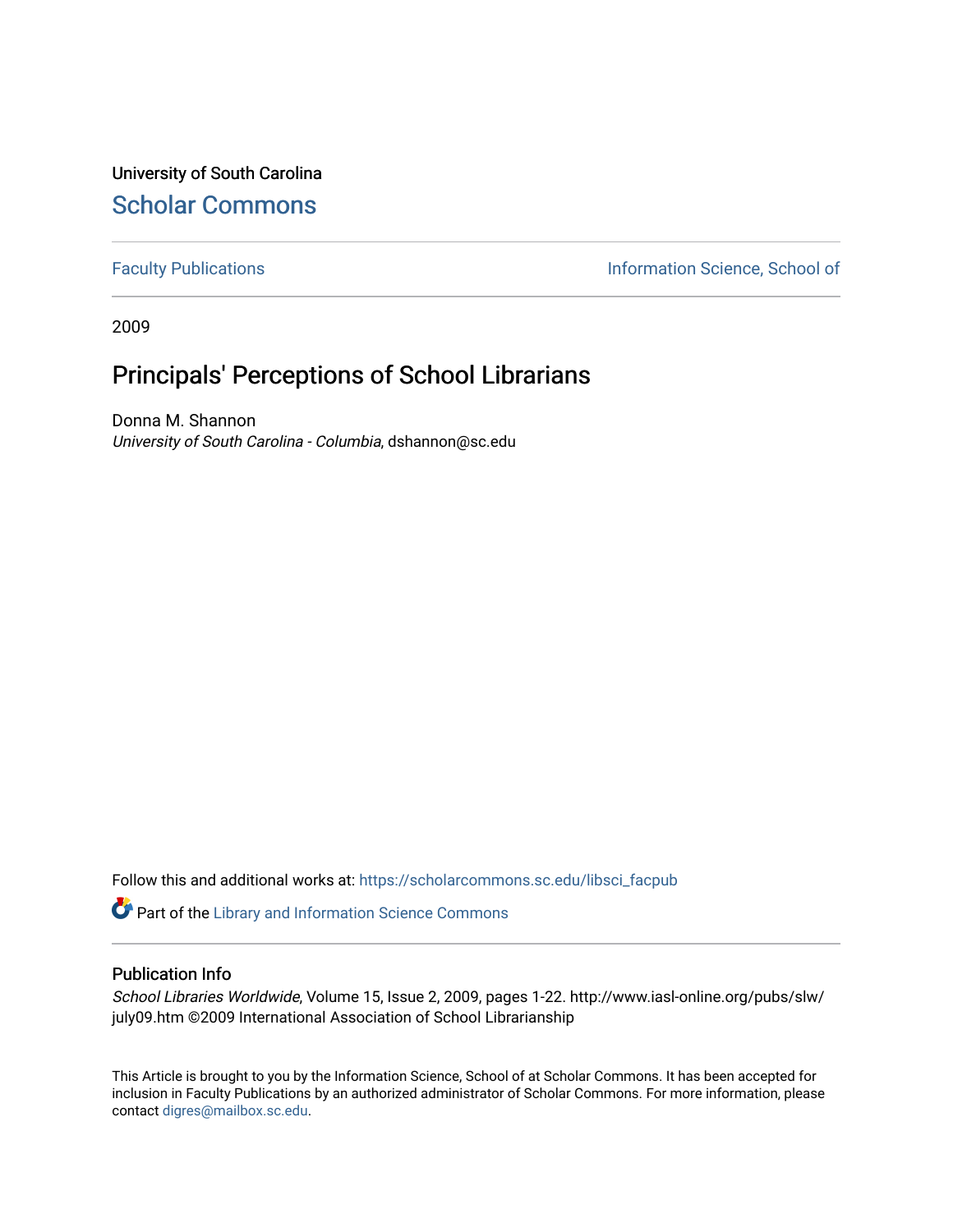# Principals' Perspectives of School Librarians

Donna M. Shannon

*School of Library and Information Science, University of South Carolina, USA*

*Research has revealed that the principal's support of the school's library program is critical to its success. For this reason, it is imperative for librarians to understand the principal's perceptions and priorities. This project was designed to determine the criteria that principals in South Carolina, USA use in hiring a school librarian, the competencies principals consider important for a school librarian to possess, and principals' level of satisfaction with the work of their current school librarian. South Carolina's K-12 school principals were asked to participate in the project by submitting an online questionnaire which was completed by 189 respondents. Findings indicate that principals generally supported school librarian competencies as outlined in Information Power: Building Partnerships for Learning (the national standards for school library media programs in the USA at the time the survey was conducted). Just over 82% of principals were satisfied or very satisfied with their current school librarian.* 

#### **Introduction and Background**

Most school librarians recognize that support of the principal is critical to the success of the school's library program (Hartzell, 2002a; Haycock, 1995, 1999; Oberg, 1995, 1997, 2006; Todd, 2007). As the school's instructional leader and manager, the principal shapes the school culture, sets expectations for the school's staff, and usually has the final word in budget decisions (Donham, 2008). According to Hartzell (2002a), these activities influence the size and quality of the library collection, the level of collaboration between teachers and the librarian, and the opportunities the librarian has for leadership responsibilities beyond the library media center. For these reasons, the principal's impact on the school's library program is difficult to overemphasize.

Research reveals that successful school librarians enjoy principal support (Baldwin, 1995; Farwell, 1998; Gehlken, 1994; Morris & Packard, 2007; Yetter, 1994). Studies also show that principals do not always appreciate or understand the role of school librarians, most notably their potential impact on curriculum (Cruzeiro, 1991; Hartzell, 2002b; Kolencik, 2001). Conversely, many school librarians believe that principals do not understand and appreciate their role, including their potential influence on teaching and learning (Campbell, 1991; Lewis, 1991).

**\_\_\_\_\_\_\_\_\_\_\_\_\_\_\_\_\_\_\_\_\_\_\_\_\_\_\_\_\_\_\_\_\_\_\_\_\_\_\_\_\_\_\_\_\_\_\_\_\_\_\_\_\_\_\_\_\_\_\_\_\_\_\_\_\_\_\_\_\_\_\_\_\_\_\_\_\_\_\_\_\_\_\_\_\_\_\_\_\_\_\_\_\_\_\_\_\_\_\_\_\_\_\_\_**

Copyright of works published in *School Libraries Worldwide* is jointly held by the author(s) and by the International Association of School Librarianship. The author(s) retain copyright of their works, but give permission to the International Association of School Librarianship to reprint their works in collections or other such documents published by or on behalf of the International Association of School Librarianship. Author(s) who give permission for their works to be reprinted elsewhere should inform the Editor of *School Libraries Worldwide* and should ensure that the following appears with the article. Reprinted, with permission, from *School Libraries Worldwide*, Volume 15, Number 2, July 2009, pages 1-22.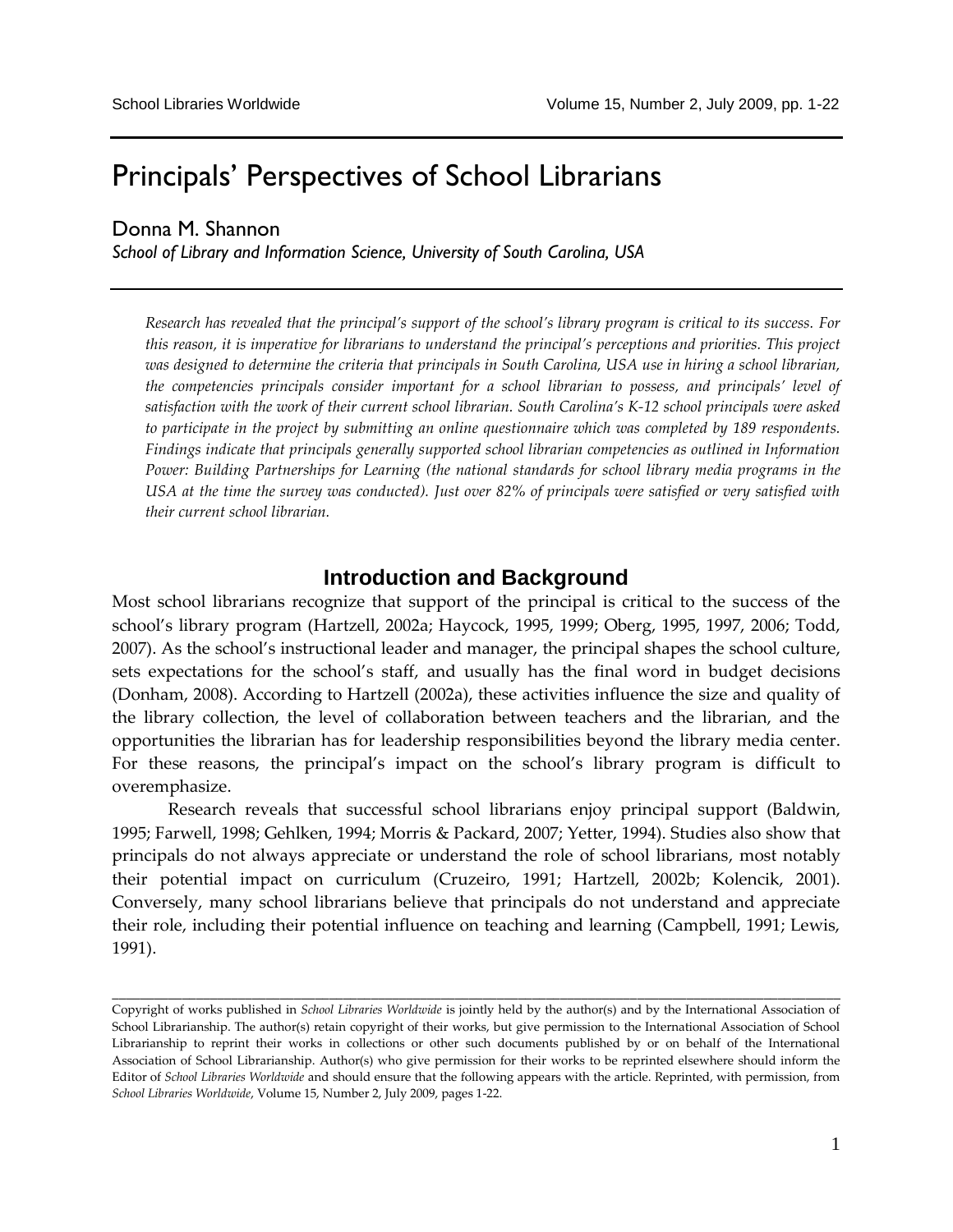A number of studies have examined principals' perceptions of school librarian roles or competencies. The results are not easy to synthesize, however, because the content, organization, and terminology used in questionnaires and interviews are not consistent across studies. Nonetheless, one consistent finding across studies indicates that principals consider activities related to materials provision and reference assistance to be more important than collaboration, planning with teachers, and curriculum development.

Alexander, Smith, and Carey (2003) studied Kentucky school principals' perceptions of school librarians and school library services ten years after the implementation of the state's education reform initiative. Roles and responsibilities of school librarians were organized into five categories: (1) information literacy, (2) collaboration/leadership/ technology, (3) learning and teaching, (4) information access and delivery, and (5) program administration. The researchers found that principals considered information access and information literacy somewhat more important than collaboration/leadership/technology, and program administration the least important activity. The Pennsylvania principals queried as part of Kolencik's (2001) dissertation research indicated that principals perceive the librarian's most important role as providing students with reference and research services followed by library administration. In an earlier study, Dorrell and Lawson (1995) found that Missouri principals gave the highest rating to the following library program functions: materials selection, library management, and providing reference/research services to students. Producing audiovisual materials, curriculum planning, and instruction were found to be of average importance. Likewise, Marcoux (2005) found that the Washington state principals she surveyed had little understanding of the role of the school librarian as it relates to curriculum development and evaluation of student work.

Kaplan (2006) conducted individual interviews with six doctoral students studying educational leadership at a Delaware university to better understand their perceptions of school library programs. As part of the interview, participants were asked to react to a list of factors associated with exemplary school library programs taken from *Information Power: Building Partnerships for Learning* (American Association of School Librarians & Association for Educational Communications and Technology [AASL & AECT], 1998), the national standards for school library programs in effect at the time. They were generally positive about the factors which included statements related to staffing, flexible scheduling, role of the school librarian as teacher and instructional partner, the resource collection, collaboration, and the role of the school librarian in the professional development of teachers. But when asked in a follow-up question to identify obstacles to the implementation of exemplary programs, the most serious concern focused not on any technical competence, but rather on the personality of the librarian. The same concern surfaced in a study conducted by Roys and Brown (2004) in which "ability to work with others" was the top rated "quality" used by the school administrators they surveyed in hiring a school librarian.

The relatively low priority principals have for the instructional and curricular leadership role of the school librarian stands in contrast to the findings of several studies which show that collaboration between classroom teachers and librarians can have a positive impact on student achievement (Haycock, 2007; Lance & Loertscher, 2005, *School Libraries Work*, 2008). Part of the reason for this may be related to the fact that little attention is given to the role of the school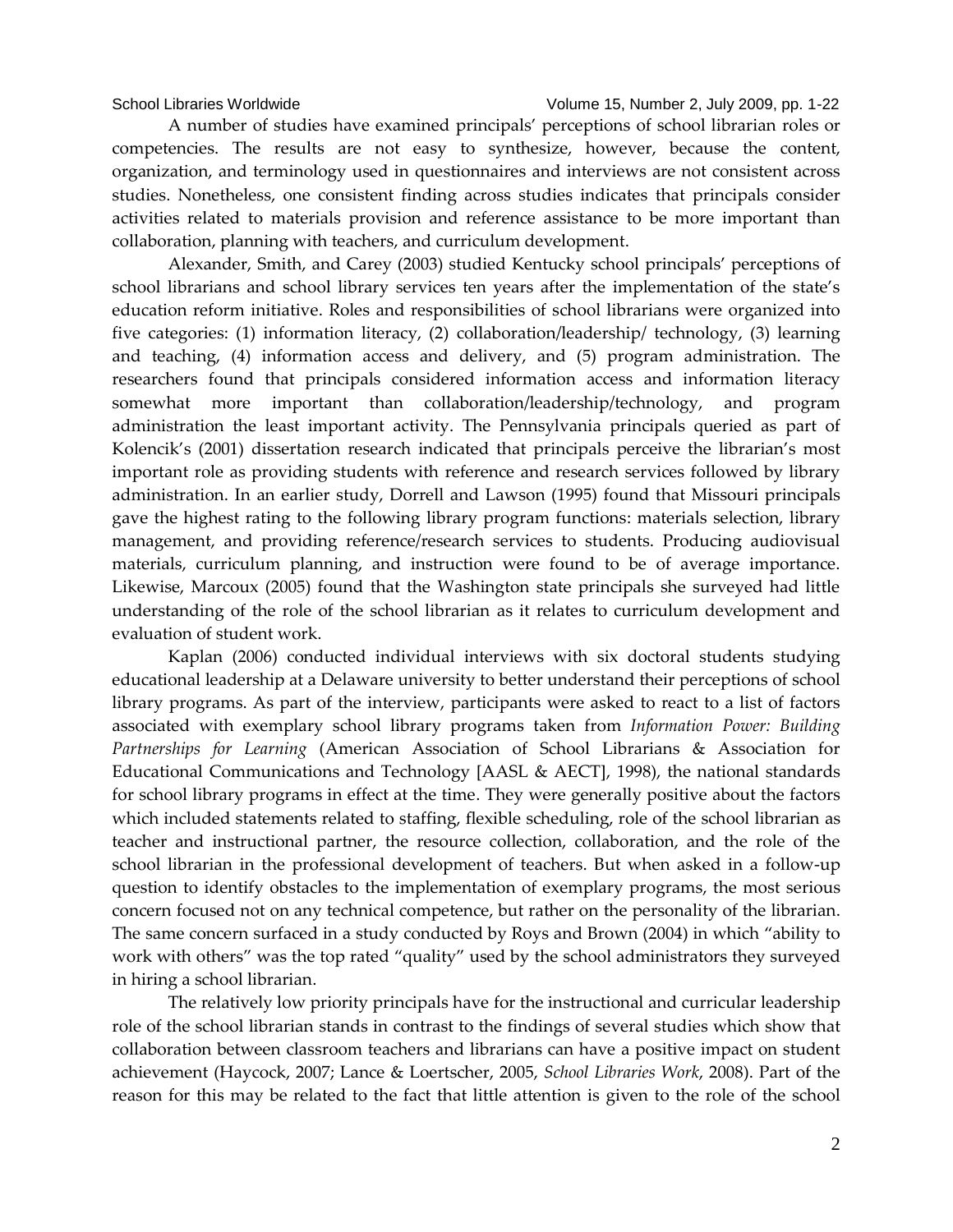School Libraries Worldwide Volume 15, Number 2, July 2009, pp. 1-22 librarian or the school library program in principal preparation programs and to the absence of articles related to libraries and librarians in the journals school administrators read (Hartzell, 2002c, Kaplan, 2006, Wilson & McNeil, 1998).

The research reported here is part of a comprehensive review of the University of South Carolina School of Library and Information Science (USC-SLIS) preparation program for school librarians. The primary aims of the project were to gather stakeholder perspectives on the status of the profession and on how well USC's program is preparing a new generation of school librarians. The part of the project reported here was designed: (1) to discover which skills and competencies principals consider important for a school librarian to possess, and (2) to learn how satisfied principals are with the performance of the librarians currently working in their schools. Principal expectations for and level of satisfaction with our graduates were collected to meet accreditation standards and to inform decisions related to program review and revision.

### **Research Questions**

The following questions guided this project:

- 1. What criteria do principals use in hiring a school librarian?
- 2. When seeking a school librarian, what competencies do principals consider important?
- 3. How satisfied are principals with the work of their current librarian?

### *Context*

South Carolina's public school system is made up of 85 school districts and 1,144 schools. In terms of size, the largest school district (Greenville County) has 67,586 students and the smallest (Marion 7) has 738 (South Carolina Department of Education [SCDOE], 2009). School librarians are mandated in all but the smallest schools, some magnet schools, and charter schools. The 1,135 school librarians employed in South Carolina public schools have a strong advocate on the staff of the South Carolina Department of Education (SCDOE) but only a handful of the 85 districts employ an experienced school librarian whose full-time responsibility is to coordinate the district's school library programs. The state's professional association, the South Carolina Association of School Librarians (SCASL), is active in promoting the state's school library programs and providing professional development opportunities for the state's school librarians.

The state has a systematic program for educator evaluation. ADEPT, South Carolina's system for assisting, developing, and evaluating professional teaching, is based on nationally recognized professional standards for teachers (SCDOE, 2003). The ADEPT system also includes standards and procedures developed specifically for school librarians. Every school district is required to develop a plan for implementing this program that includes training principals to administer the process. South Carolina also has a document that includes standards and evaluation guidelines for school library programs which has been widely promulgated by the South Carolina Department of Education (SCDOE, 2007).

### *Data Collection and Analysis*

Data were collected through an online survey of building-level "head" principals of South Carolina's K-12 public schools. Surveys were created in Flashlight Online, a web-based service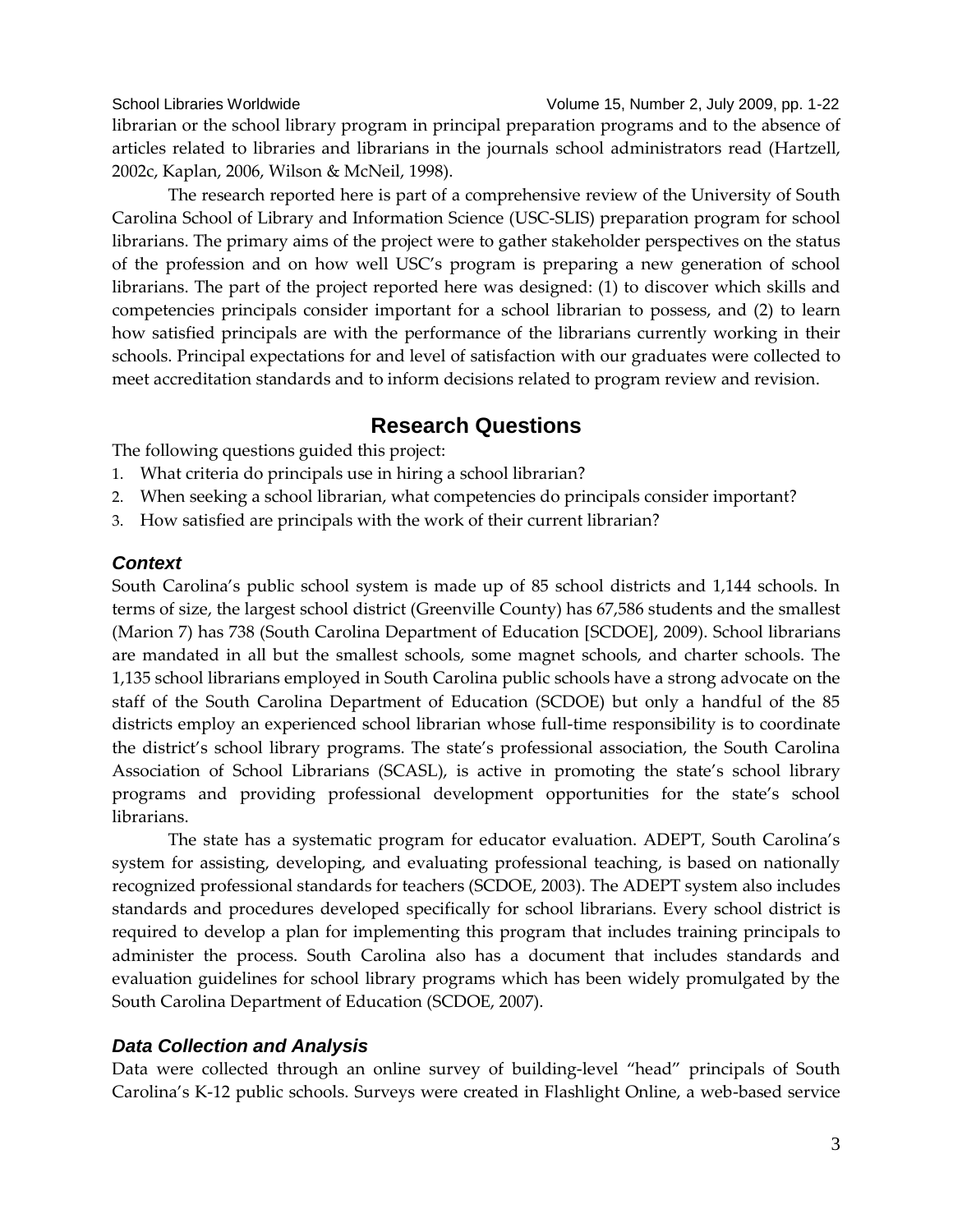for creating, administering, and analyzing surveys. USC has a contractual agreement with Flashlight Online (housed at Washington State University) that gives faculty and staff unlimited access to this service. Members of an advisory panel (that included a school principal, a district school library supervisor, the state department of education consultant for school libraries, a district level human resources official, and two building level school librarians) and selected School of Library and Information Science faculty participated in the review of drafts of the instrument as it was being developed. Principals were recruited through the South Carolina Association of School Administrators (SCASA). The 785 "head" principals whose email addresses were part of the SCASA membership directory database were emailed a message containing a link to the survey with an explanation of its purpose and a request for participation.

In addition to questions related to school context and principal experience, respondents were asked in closed-ended questions:

- (1) to rate factors used in making hiring decisions as "Very important," "Important," or "Not important,"
- (2) to rate the importance of specific competencies when hiring a school librarian as "Very important," "Important," or "Not important,"
- (3) to rate their school's current librarian as "Excellent," "Good," "Average," or "Poor" on eight areas that are generally accepted as important activities for successful school librarians, and
- (4) to indicate an overall level of satisfaction for the work of their school's current librarian.

In open-ended questions, principals were asked:

- (1) to list the three most important criteria they use for hiring a new librarian,
- (2) to describe areas in which they would like to see their school's current librarian spend more time in order to better serve the school's students and teachers, and
- (3) to share any other priorities they had for their school's library program.

Flashlight Online software computed frequencies and Excel was used to compute a mean for each item. Responses to open-ended questions were analyzed to determine common themes. The data were read and reread several times before each response was analyzed and coded. Concepts that emerged were then organized into categories.

#### *Who Responded?*

Of the 785 "head" principals who received the email message with a link to the questionnaire, 189 (24.08%) submitted useable surveys including 122 from elementary school principals, 64 from secondary school principals, 2 from K-12 school principals, and 1 from a principal in a school serving students in grades 3-8. Principals leading schools with between 400 and 800 students made up 56% of total respondents. Only 9% of respondents worked in schools with enrollments over 1,000. Just over 60% of respondents reported that they had held the position of principal for 10 years or less. Almost 80% have held the position of principal in their current school for 10 years or less. Nearly 95% reported that their school librarian was fully credentialed. Only 21.39% reported having completed a school administration course that covered the role of the school librarian, but almost 40% had attended a professional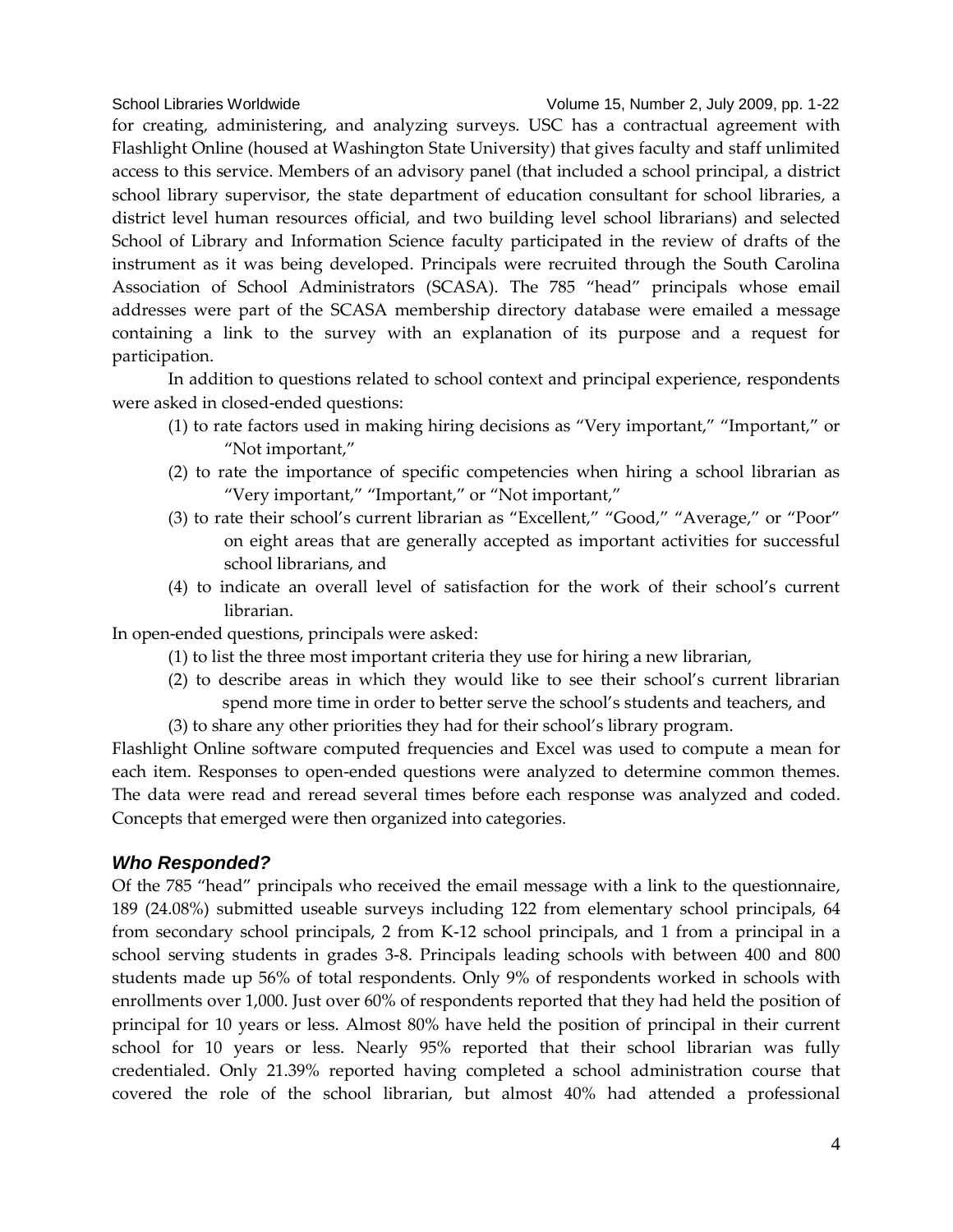School Libraries Worldwide Volume 15, Number 2, July 2009, pp. 1-22 development session on the role of the school librarian offered by their school district or through the SCDOE.

## **Findings**

#### *Research Question One*

#### *What criteria do principals use in hiring a school librarian?*

In order to elicit principals' criteria for hiring a school librarian, an open-ended question was included early in the survey before they were asked to rate a series of competency statements gleaned from *Information Power: Building Partnerships for Learning* (AASL & AECT, 1998). Specifically, respondents were asked to list the three most important criteria they use for hiring a new librarian. Responses from elementary school principals and secondary school principals were analyzed separately to highlight any differences in their hiring criteria. Of the 189 survey respondents, 153 answered this question (97 from elementary schools and 56 from secondary schools). The content of each response was analyzed for specific hiring criteria. Some included less than three criteria; others included more. The data were read and reread several times before each criterion was coded. Concepts that emerged were organized into categories that clustered around three primary areas: (1) interpersonal and affective factors, (2) knowledge and skills, and (3) pre-employment qualifiers.

*Interpersonal skills and other affective factors.* The "interpersonal and affective factors" cluster included: (1) interpersonal/people skills, personality, team player, flexibility, (2) communication skills, (3) relationship to students, and (4) other affective or dispositional traits. Interpersonal/people skills were mentioned by 40 elementary school principals and 31 secondary school principals. Typical responses in this category included the following:

- "Ability and personality to work with everyone in the school—personal skills"
- "Working relationship with faculty and staff"
- "Rapport with students/staff"
- "Willingness to work with a team"
- "Collaboration for instruction and services"
- "Strong interpersonal skills"

Communication skills were specifically mentioned by two principals from each level. It is possible that other respondents' thinking about communication skills were subsumed under interpersonal skills. In addition to general comments about "working with students" that were part of interpersonal/people skills, 15 elementary school principals and 9 secondary school principals included a comment that specifically addressed the librarian's relationship to students. For example:

- "A desire to help young people become successful"
- "Love and caring for the middle level child"
- "Innovation for student involvement with the library"
- "A love of children and learning"
- "Rapport with students"

Other affective or dispositional traits that may overlap with interpersonal/personality criteria were mentioned by 19 elementary school principals and 4 secondary school principals.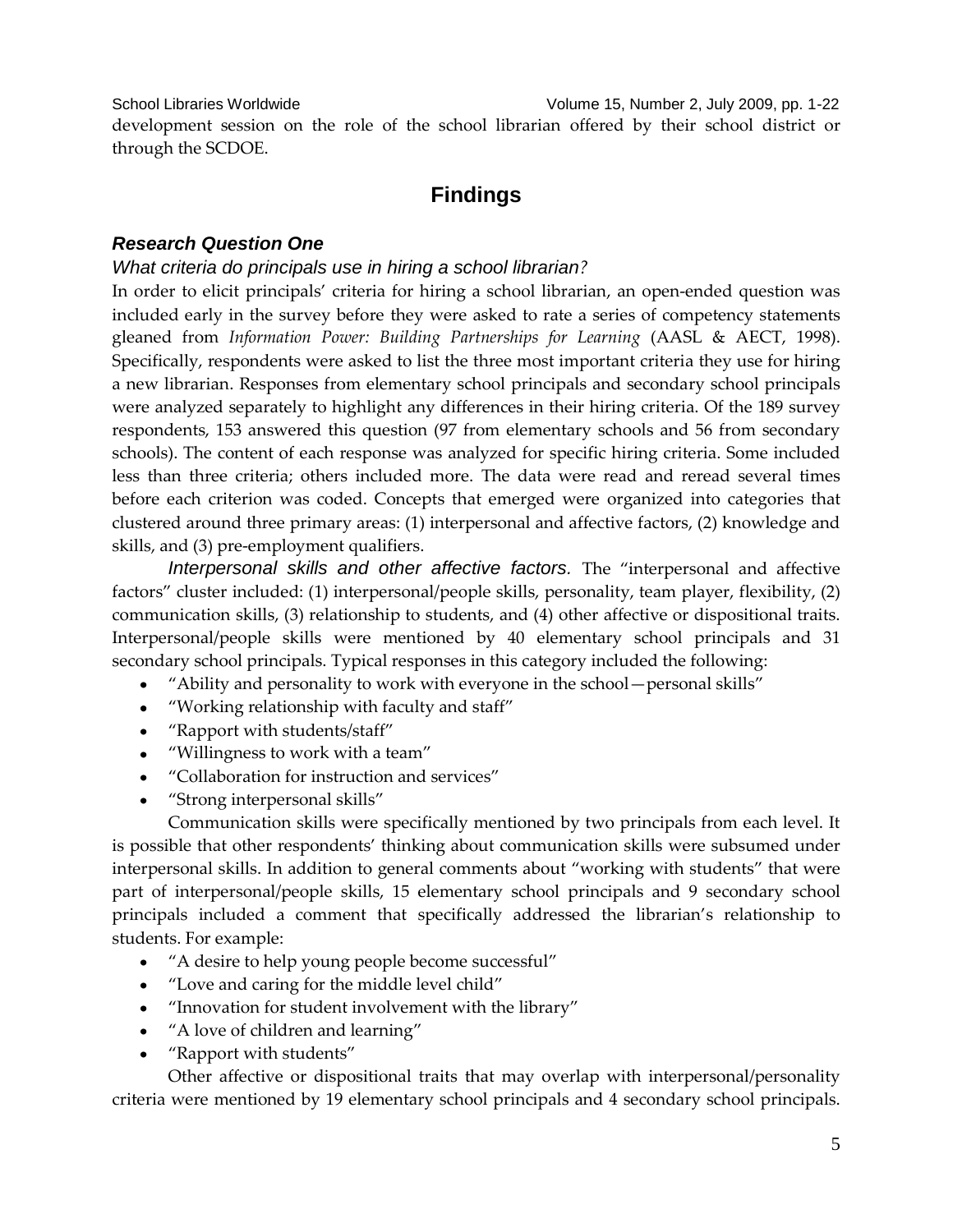School Libraries Worldwide Volume 15, Number 2, July 2009, pp. 1-22 The 4 secondary school principals mentioned a "caring attitude," "work ethic," enthusiasm," and "creativity." Elementary school principals added "smiles," engaging," dependability," "initiative," common sense," and "resourcefulness."

*Knowledge and skills.* Responses related to knowledge and skills ranged from the general to the very specific. Of the 153 respondents, 37 elementary school principals and 25 secondary school principals made general comments related to knowledge and skills:

- "Organization and operation of the media center"
- "Familiarity with media programs and systems"
- "Organizational skills"
- "Knowledge and abilities related to the nature of the job"
- "Knowledge of the role of the library media specialist"

Several (27 elementary and 7 secondary) principals offered specific criteria related to knowledge and skills associated with teaching, instructional planning, curriculum, and standards. The 7 secondary school principals' responses related to school librarians' general knowledge of teaching and curriculum. Elementary school principals overall were more specific and called for school librarians who know the curriculum standards (mentioned by 7) and who are familiar with the curriculum at each grade level.

Technology was mentioned by 32 elementary school principals and 21 secondary school principals as a criterion for hiring. Most simply mentioned skill and proficiency in "technology," but a few added "technology integration" or "technology infusion." High on the list of criteria for just over one-third of elementary school principals was knowledge and skills in the area of reading, books, and literacy. Specifically, their criteria included: knowledge of literacy, knowledge of children's literature, knowledge of children's book authors, knowledge of different genres, and knowledge of leveled books. Several described a school librarian who could create and enthusiastically implement reading incentive programs and activities that would motivate children to read. Only 6 secondary school principals included anything connected to books, reading, or literacy among the criteria they use for hiring a librarian but in the closed-ended question that asked specifically about competency in this area for a prospective hire, secondary school principals rated this almost as high as elementary school principals rated it (see Table 3). An additional 8 elementary school principals and 1 secondary school principal referred to media materials more generally in their answers:

- "Knowledge of library media resources/equipment"
- "Ability to assist faculty with research materials"
- "Having an up-to-date collection of resources"
- "Knowledge of current media"

Overlapping both interpersonal/people skills and knowledge and skills were comments from six elementary school principals and four secondary school principals who included innovation and currency among the criteria they would use when hiring a school librarian. For example:

- "Flexible with desire to experiment with new ideas"  $\bullet$
- "Knowledge of educational research and current trends"
- "Knowledge of innovative practices"
- "Very creative in thinking about how to offer activities to many students in the school"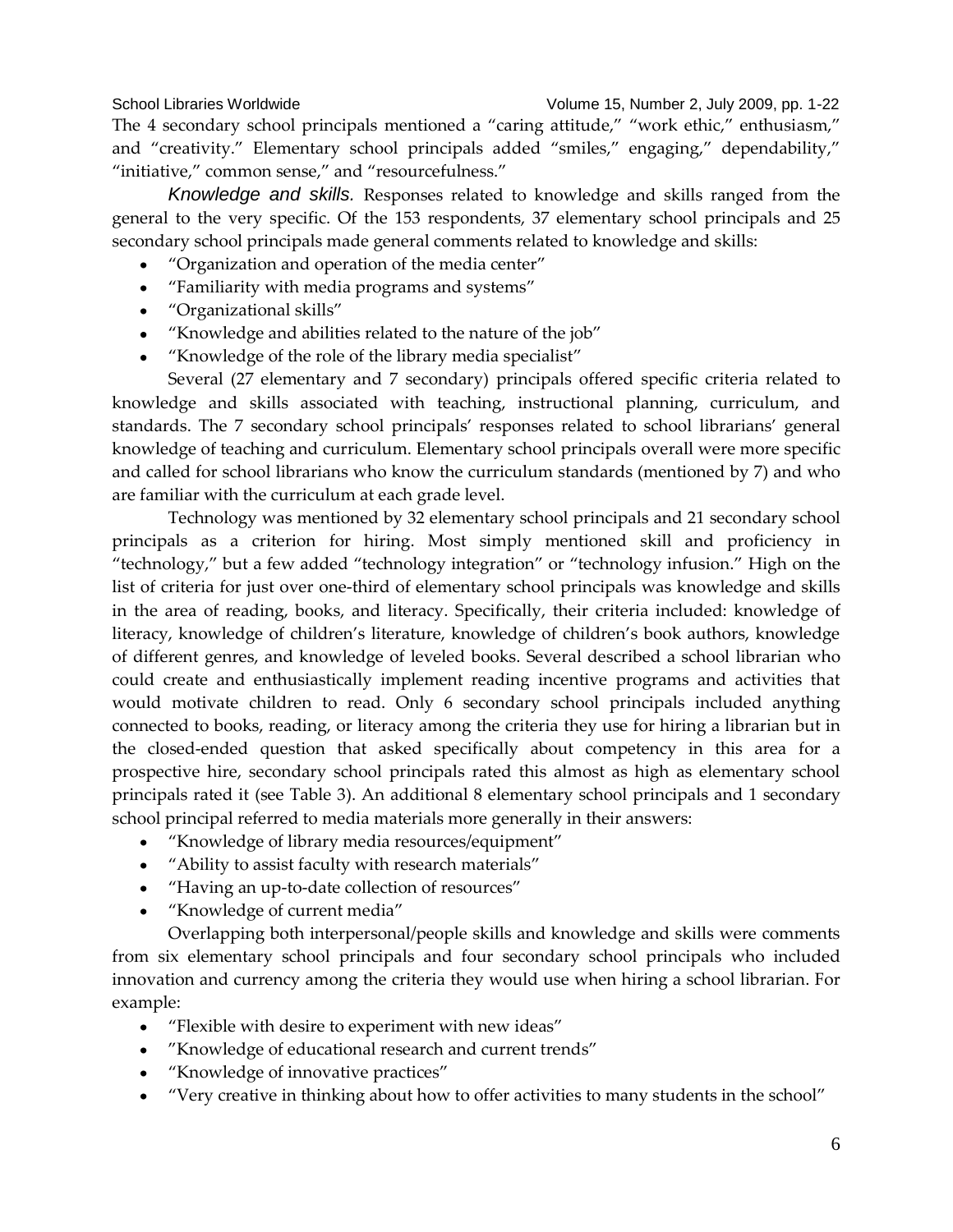*Pre-employment qualifiers.* Pre-employment qualifiers (offered as criteria by 28 elementary and 16 secondary school principals) included statements related to the process of filling the position with the "right" candidate such as positive recommendations, certification status, and experience. Most comments in this category focused on identifying a candidate fully credentialed as a school librarian.

*Factors that impact hiring decisions.* Following the first open-ended question, respondents were presented with a list of five factors and asked to consider their importance in hiring a school librarian. Principals across all levels placed more importance on a personal interview, certification status, and positive recommendations than they did on experience (see Table 1). The items on this list corresponded to the "pre-employment qualifiers" that several respondents mentioned in their answers to the open-ended question described above. It is interesting to note, however, that principals did not mention a personal interview when responding to the open-ended question about their criteria for hiring a librarian but ranked it highest in response to the pre-determined list of five factors. School librarian candidates seeking their first position without experience as a classroom teacher or as a librarian should be reassured by the fact that a personal interview, certification status, and recommendations were more important to principals than hiring someone with experience.

| When making a hiring decision to fill a school library<br>media specialist position, how important is each of the<br>following? | N   | Mean<br>Rating |
|---------------------------------------------------------------------------------------------------------------------------------|-----|----------------|
| Personal interview                                                                                                              | 188 | 2.90           |
| Fully certified as a school library media specialist                                                                            | 187 | 2.82           |
| Positive recommendation from a former employer or<br>professor                                                                  | 188 | 2.81           |
| Successful experience as a school library media specialist                                                                      | 184 | 2.32           |
| Successful experience as a classroom teacher                                                                                    | 188 | 2.30           |

*Table 1.* Factors Important in Making Hiring Decisions

*Research Question Two*

3=Very Important 2=Important 1=Not Important

*When seeking a school librarian, what competencies do principals consider important?* Principals were asked to rate the importance of 19 competencies gleaned from the 27 principles related to the three primary responsibilities of school librarians (learning and teaching, information access and delivery, and program administration) as described in *Information Power* (AASL & AECT, 1998), the national standards for school library media programs at the time the survey was conducted. Overall, principals agreed that these competencies are important.

| Table 2. Average Competency Ratings                                | 3=Very important |        | 2=Important  | 1=Not Important |       |
|--------------------------------------------------------------------|------------------|--------|--------------|-----------------|-------|
| Please consider the following competencies and rate how            | $N=$             | Mean   | $%$ of "very |                 |       |
| important they are for a library media specialist you would be     |                  | Rating | important"   |                 |       |
| interested in hiring                                               |                  |        | Ratings      |                 |       |
|                                                                    |                  |        |              |                 |       |
| Collaborates with teachers to provide students with instruction in |                  |        | 188          | 2.97            | 96.81 |
| strategies such as finding, judging, and using information in      |                  |        |              |                 |       |
| support of active, authentic learning                              |                  |        |              |                 |       |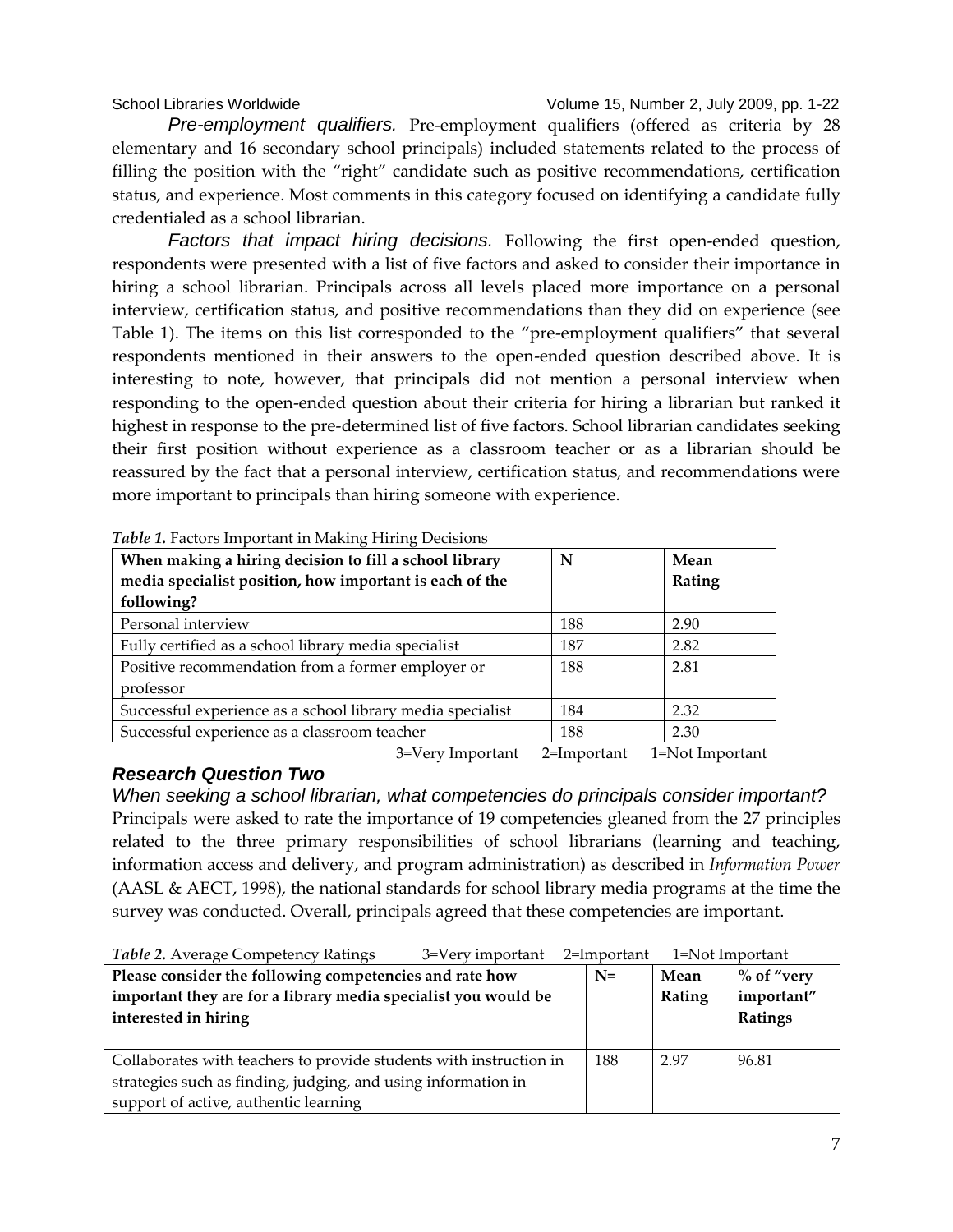| School Libraries Worldwide                                           |     |      | Volume 15, Number 2, July 2009, pp. 1-22 |
|----------------------------------------------------------------------|-----|------|------------------------------------------|
| Collaborates with teachers to integrate the library program and      | 188 | 2.95 | 95.21                                    |
| information literacy skills into the school's curriculum             |     |      |                                          |
| Builds a collection of up-to-date materials that supports the        | 188 | 2.94 | 93.62                                    |
| curriculum and meets the diverse learning needs of students          |     |      |                                          |
| Encourages and engages student in reading, viewing and listening     | 188 | 2.92 | 91.49                                    |
| for understanding                                                    |     |      |                                          |
| Maintains his/her own professional knowledge and skills              | 188 | 2.90 | 90.43                                    |
| Communicates with school administrators about library media          | 185 | 2.87 | 87.03                                    |
| program plans, activities and accomplishments                        |     |      |                                          |
| Models and teaches ethical and responsible use of information and    | 188 | 2.85 | 85.11                                    |
| information technology                                               |     |      |                                          |
| Maintains an attractive and positive learning environment            | 187 | 2.85 | 85.03                                    |
| Supports the mission, goals, objectives, and continuous              | 188 | 2.85 | 84.57                                    |
| improvement of the school through comprehensive and long-range       |     |      |                                          |
| planning                                                             |     |      |                                          |
| Plays a leadership role in integrating technology into teaching and  | 186 | 2.81 | 82.26                                    |
| learning activities                                                  |     |      |                                          |
| Provides instruction in information literacy for all members of the  | 187 | 2.80 | 80.21                                    |
| learning community, including teachers and administrators            |     |      |                                          |
| Develops plans, policies, and procedures to ensure that all library  | 186 | 2.80 | 80.11                                    |
| users have timely and flexible access to library programs, services, |     |      |                                          |
| and resources, including connections to other types of library and   |     |      |                                          |
| information resources                                                |     |      |                                          |
| Engages in ongoing assessment for purposes of improving the          | 186 | 2.79 | 80.11                                    |
| library media program                                                |     |      |                                          |
| Leads collaborative planning and curriculum development              | 188 | 2.79 | 80.32                                    |
| activities that integrate the library media program into the         |     |      |                                          |
| curriculum in order to promote student achievement                   |     |      |                                          |
| Clearly communicates the mission, goals, functions, and impact of    | 187 | 2.79 | 79.68                                    |
| the library media program to the school community                    |     |      |                                          |
| Develops and administers a budget that provides for the purchase     | 185 | 2.77 | 77.30                                    |
| and upkeep of all resources necessary to meet the goals of the       |     |      |                                          |
| library media program                                                |     |      |                                          |
| Manages human, financial, and physical resources                     | 186 | 2.70 | 69.89                                    |
| Makes connections between the library media program and the          | 188 | 2.67 | 67.02                                    |
| larger community, including parents                                  |     |      |                                          |
| Guards against barriers to intellectual freedom by providing an      | 187 | 2.51 | 53.48                                    |
| atmosphere of free inquiry                                           |     |      |                                          |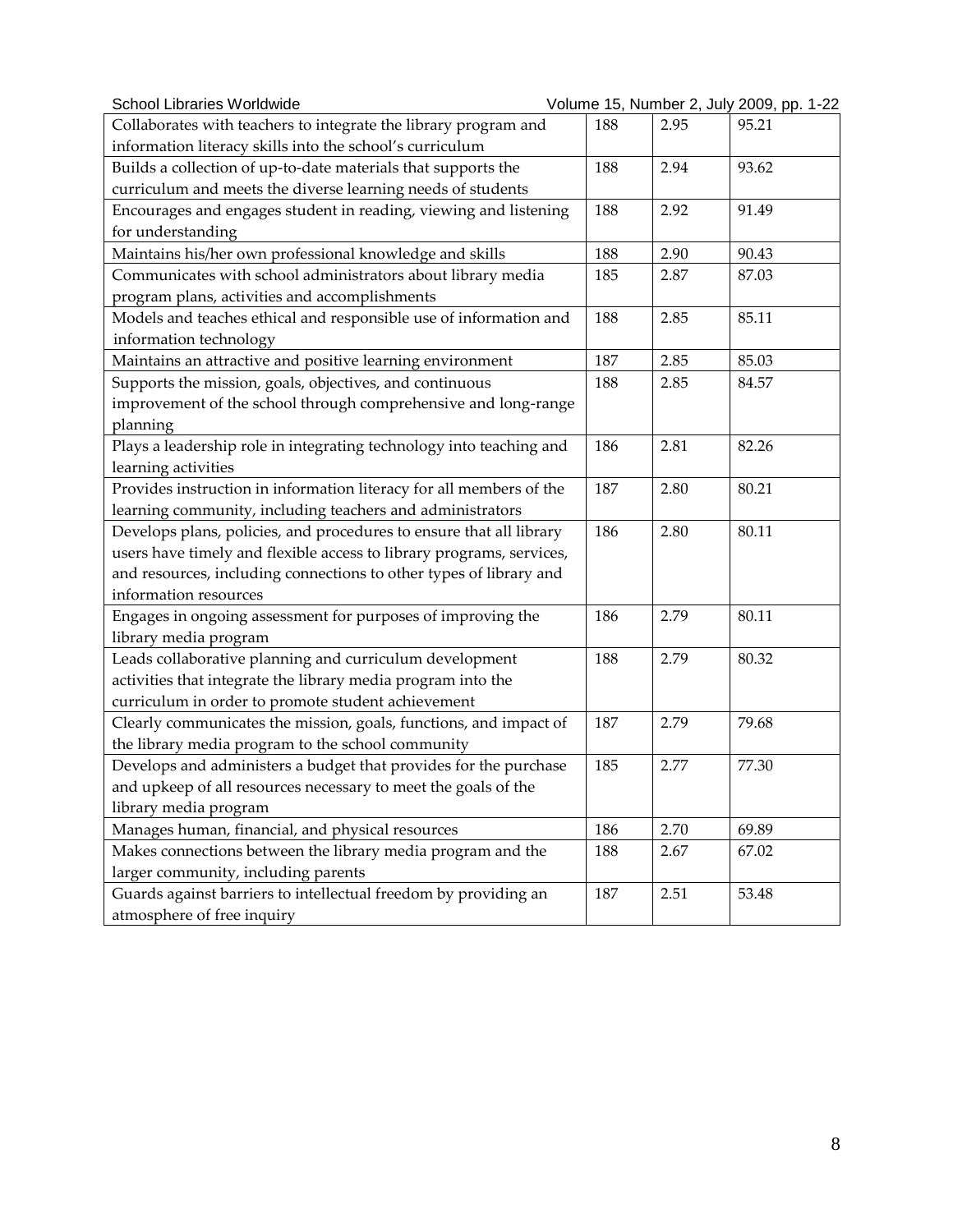Collaboration, collection-building, and encouragement of reading, viewing, and listening were rated highest with over 90% of principals rating these competencies as "very important." These were the top five competencies for both elementary and secondary school principals. Fewer principals rated "guards against barriers to intellectual freedom," "making connections to the larger community," and "managing human, financial, and physical resources" as "very important" (see Table 2). They were the lowest rated competencies of both groups of principals. Very few principals rated any of the competencies as "not important." The competency that received the most (five) "not important" responses was "guards against barriers to intellectual freedom by providing an atmosphere of free inquiry." Four of the "not important" responses came from elementary school principals and one was from a junior high school principal. Although "guards against barriers to intellectual freedom" was rated lowest by both elementary and secondary school principals, the elementary school principals' mean rating was lower (2.45) than the mean rating of secondary school principals (2.59).

Table 3 presents ratings of each competency within the three primary areas of school librarian responsibility (teaching and learning, information access and delivery, program administration) as they are articulated in *Information Power* (AASL & AECT, 1998). Collaboration with teachers and encouraging reading, viewing, and listening were the top-rated competencies in the teaching and learning category. Building resource collections was the toprated competency in the information access category. Maintaining professional knowledge and skills, communicating with school administrators, and supporting the school's mission, goals, and objectives were rated higher than other program administration competencies.

The most notable differences between elementary and secondary school principals were "guards against barriers to intellectual freedom" as noted above, "develops and administers a budget," and "plays a leadership role integrating technology." All three of these competencies were rated higher by secondary school principals than they were by elementary school principals.

At the end of this series of competency statements, an open-ended question asked principals what additional competencies they looked for in new hires. Forty-three of the 189 respondents replied to the question. Four of those indicated they had nothing more to add. Of the 39 who did offer additional comments, 24 included something related to interpersonal, communication, or "people" skills. Typical responses included the following:

- "The ability to utilize effective people skills. This is paramount!!!!!"
- "Must be an approachable, welcoming person."
- "Team player, works and gets along with faculty and staff."
- "Works congenially and collegiality with faculty and staff."

Two other areas each mentioned by five respondents related to: (1) reading and literature and (2) the school library's place in the larger learning community. The first area focused on motivating students to read and the importance of the librarian's love of books and literature. Five principals articulated the role of the school librarian in creating a space that belongs to the entire school program and making it a special place. In a few of these responses, one can detect the possibility that the principal may have had a less than positive experience with a school librarian: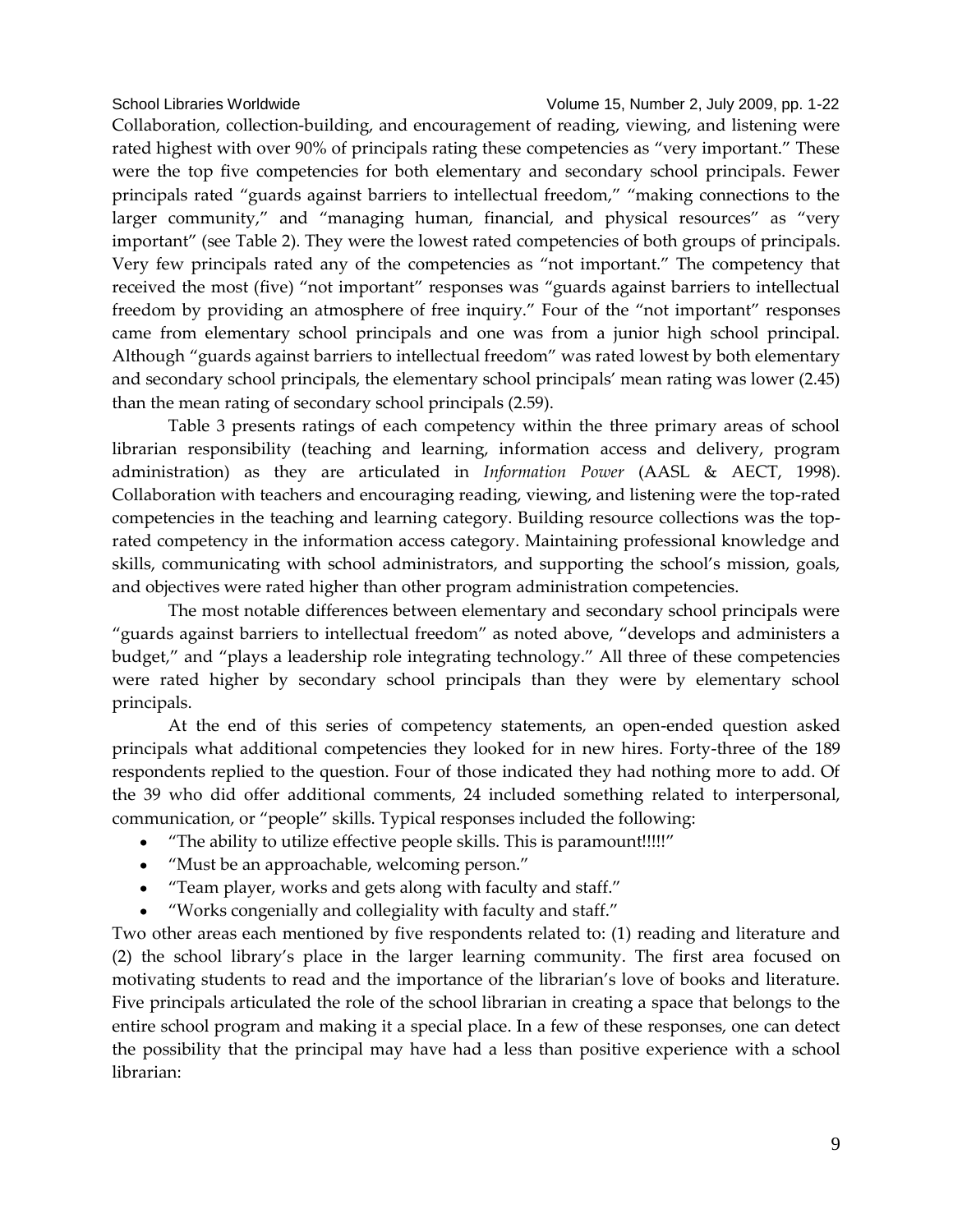- "Realizes that the media center is the domain of the entire learning community and not his/her space."
- "Willingness to see the media center as part of the total school program."
- "Make the media center a relaxing and comfortable environment and not a book museum!"
- "Willingness to go the extra mile to make our media center a special place to learn and work."
- "A desire to make the media center the heart of the school and a place where students and staff love to come."

| Please consider the following            | $N=$ | Mean   | Rank           | % of "very | Mean   | Mean   |
|------------------------------------------|------|--------|----------------|------------|--------|--------|
| competencies and rate how important      |      | Rating |                | important" | Rating | Rating |
| they are for a library media specialist  |      | (A11)  |                | Ratings    | (Elem) | (Sec)  |
| you would be interested in hiring.       |      |        |                |            |        |        |
| <b>Teaching and Learning</b>             |      |        |                |            |        |        |
| Collaborates with teachers to provide    | 188  | 2.97   | $\mathbf{1}$   | 96.81      | 2.97   | 2.97   |
| students with instruction in strategies  |      |        |                |            |        |        |
| such as finding, judging, and using      |      |        |                |            |        |        |
| information in support of active,        |      |        |                |            |        |        |
| authentic learning                       |      |        |                |            |        |        |
| Collaborates with teachers to integrate  | 188  | 2.95   | $\overline{2}$ | 95.21      | 2.96   | 2.94   |
| the library program and information      |      |        |                |            |        |        |
| literacy skills into the school's        |      |        |                |            |        |        |
| curriculum                               |      |        |                |            |        |        |
| Encourages and engages student in        | 188  | 2.92   | $\overline{4}$ | 91.49      | 2.93   | 2.91   |
| reading, viewing and listening for       |      |        |                |            |        |        |
| understanding                            |      |        |                |            |        |        |
| Plays a leadership role in integrating   | 186  | 2.81   | 10             | 82.26      | 2.78   | 2.87   |
| technology into teaching and learning    |      |        |                |            |        |        |
| activities                               |      |        |                |            |        |        |
| Provides instruction in information      | 187  | 2.80   | 11             | 80.21      | 2.78   | 2.81   |
| literacy for all members of the learning |      |        |                |            |        |        |
| community, including teachers and        |      |        |                |            |        |        |
| administrators                           |      |        |                |            |        |        |
| Leads collaborative planning and         | 188  | 2.79   | 13             | 80.32      | 2.78   | 2.84   |
| curriculum development activities that   |      |        |                |            |        |        |
| integrate the library media program      |      |        |                |            |        |        |
| into the curriculum in order to promote  |      |        |                |            |        |        |
| student achievement                      |      |        |                |            |        |        |
| Makes connections between the library    | 188  | 2.67   | 18             | 67.02      | 2.68   | 2.66   |
| media program and the larger             |      |        |                |            |        |        |
| community, including parents             |      |        |                |            |        |        |

| Table 3. Competency Ratings by Category |  |  | $3=V$ ery important 2=Important 1=Not Important |  |
|-----------------------------------------|--|--|-------------------------------------------------|--|
|                                         |  |  |                                                 |  |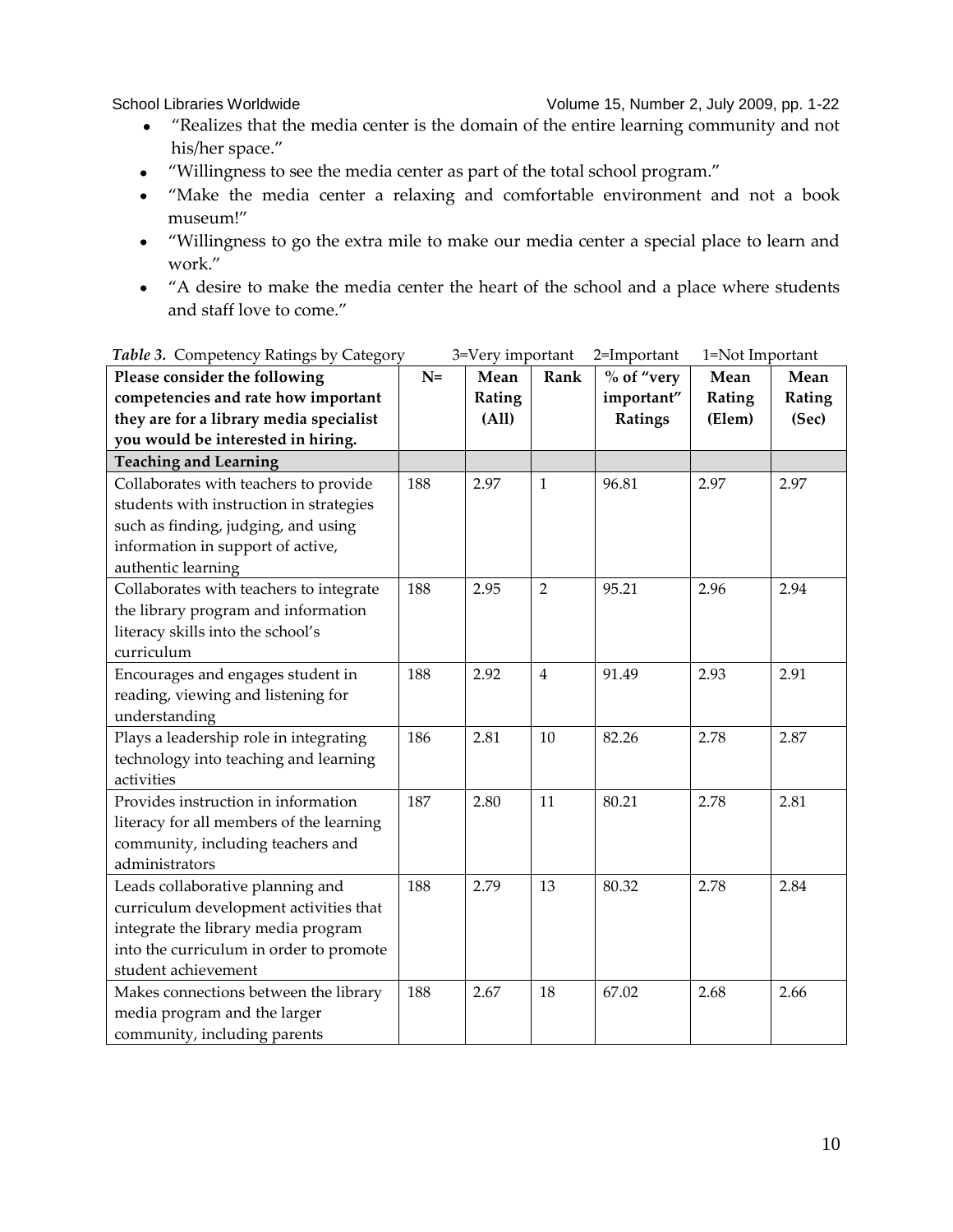School Libraries Worldwide Volume 15, Number 2, July 2009, pp. 1-22

| <b>Table 3.</b> Competency Ratings by Category |      | 3=Very important |                | 2=Important | 1=Not Important |        |
|------------------------------------------------|------|------------------|----------------|-------------|-----------------|--------|
| (Table 3 continued)                            | $N=$ | Mean             | Rank           | % of "very  | Mean            | Mean   |
| <b>Information Access</b>                      |      | Rating           |                | important"  | rating          | rating |
|                                                |      | (A11)            |                | Ratings     | (Elem)          | (Sec)  |
| Builds a collection of up-to-date              | 188  | 2.94             | 3              | 93.62       | 2.93            | 2.95   |
| materials that supports the curriculum         |      |                  |                |             |                 |        |
| and meets the diverse learning needs of        |      |                  |                |             |                 |        |
| students                                       |      |                  |                |             |                 |        |
| Models and teaches ethical and                 | 188  | 2.85             | $\overline{7}$ | 85.11       | 2.84            | 2.88   |
| responsible use of information and             |      |                  |                |             |                 |        |
| information technology                         |      |                  |                |             |                 |        |
| Maintains an attractive and positive           | 187  | 2.85             | $\overline{7}$ | 85.03       | 2.83            | 2.89   |
| learning environment                           |      |                  |                |             |                 |        |
| Develops plans, policies & procedures          | 186  | 2.80             | 11             | 80.11       | 2.78            | 2.84   |
| to ensure that all library users have          |      |                  |                |             |                 |        |
| timely and flexible access to library          |      |                  |                |             |                 |        |
| programs, services, and resources,             |      |                  |                |             |                 |        |
| including connections to other types of        |      |                  |                |             |                 |        |
| library and information resources              |      |                  |                |             |                 |        |
| Guards against barriers to intellectual        | 187  | 2.51             | 19             | 53.48       | 2.45            | 2.59   |
| freedom by providing an atmosphere             |      |                  |                |             |                 |        |
| of free inquiry                                |      |                  |                |             |                 |        |
| <b>Program Administration</b>                  |      |                  |                |             |                 |        |
| Maintains his/her own professional             | 188  | 2.90             | 5              | 90.43       | 2.88            | 2.95   |
| knowledge and skills                           |      |                  |                |             |                 |        |
| Communicates with school                       | 185  | 2.87             | 6              | 87.03       | 2.88            | 2.86   |
| administrators about library media             |      |                  |                |             |                 |        |
| program plans, activities and                  |      |                  |                |             |                 |        |
| accomplishments                                |      |                  |                |             |                 |        |
| Supports the mission, goals, objectives,       | 188  | 2.85             | $\overline{7}$ | 84.57       | 2.86            | 2.83   |
| and continuous improvement of the              |      |                  |                |             |                 |        |
| school through comprehensive and               |      |                  |                |             |                 |        |
| long-range planning                            |      |                  |                |             |                 |        |
| Engages in ongoing assessment for              | 186  | 2.79             | 13             | 80.11       | 2.78            | 2.82   |
| purposes of improving the library              |      |                  |                |             |                 |        |
| media program                                  |      |                  |                |             |                 |        |
| Clearly communicates the mission,              | 187  | 2.79             | 13             | 79.68       | 2.79            | 2.80   |
| goals, functions, and impact of the            |      |                  |                |             |                 |        |
| library media program to the school            |      |                  |                |             |                 |        |
| community                                      |      |                  |                |             |                 |        |
| Develops & administers a budget that           | 185  | 2.77             | 16             | 77.30       | 2.73            | 2.83   |
| provides for the purchase and upkeep           |      |                  |                |             |                 |        |
| of all resources necessary to meet the         |      |                  |                |             |                 |        |
| goals of the library media program             |      |                  |                |             |                 |        |
| Manages human, financial, and                  | 186  | 2.70             | 17             | 69.89       | 2.69            | 2.71   |
| physical resources                             |      |                  |                |             |                 |        |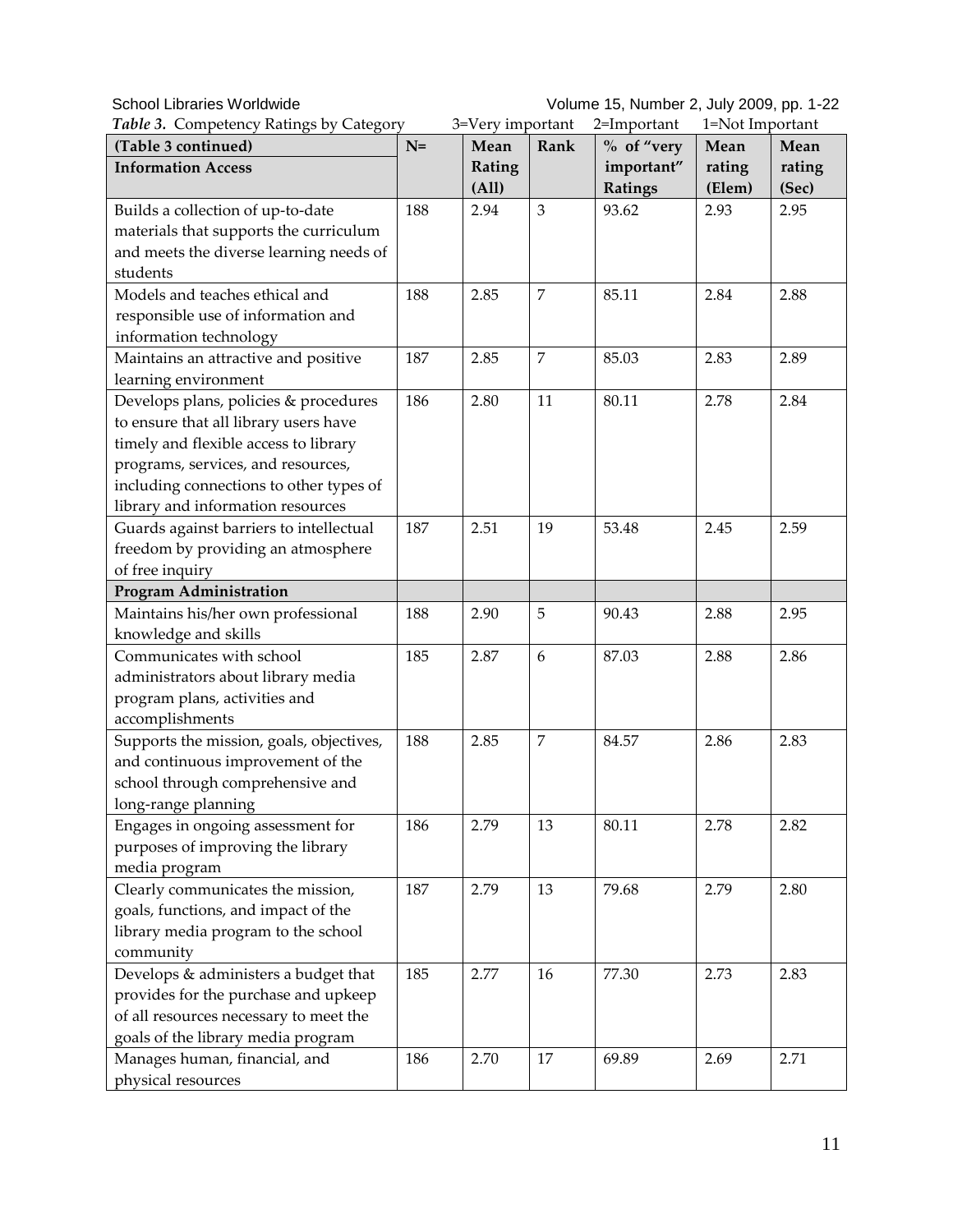# **Research Question Three**

### *How satisfied are principals with the work of their current school librarian?*

Principals were queried about their level of satisfaction with their current school librarian in eight areas emphasized in school library standards found in *Information Power* (AASL & AECT, 1998) and in the professional literature. Overall, they received high marks from principals. The majority of respondents rated their school librarian as "excellent" or "good" in all eight areas. The traditional roles of "providing an up-to-date collection of resources" and "promoting reading and literacy" received the most "excellent" ratings; "curricular leadership" and "providing professional development for teachers" received the fewest. Elementary and secondary school principals' ratings for "promoting reading and literacy" and "providing an up-to-date collection of resources" were the same or very close. In the other areas, secondary school principals rated their librarians higher than elementary school principals rated theirs (see Table 4).

| Please rate your current SLMS on<br>the following:                            | Total<br>$N=$ | Mean<br>Rating<br>(A11) | $%$ of<br>"excellent"<br>Ratings | Mean<br>Rating<br>(Elem) | Mean<br>Rating<br>(Sec) |
|-------------------------------------------------------------------------------|---------------|-------------------------|----------------------------------|--------------------------|-------------------------|
| Promoting reading and literacy                                                | 181           | 3.39                    | 58.01                            | 3.39                     | 3.39                    |
| Providing an up-to-date collection<br>of resources tied to the curriculum     | 183           | 3.28                    | 51.37                            | 3.28                     | 3.30                    |
| Technology competence                                                         | 183           | 3.27                    | 49.73                            | 3.15                     | 3.49                    |
| Teaching information literacy and<br>research skills                          | 182           | 3.17                    | 47.25                            | 3.13                     | 3.29                    |
| Collaborating with teachers                                                   | 182           | 3.15                    | 46.15                            | 3.08                     | 3.32                    |
| Technology integration                                                        | 182           | 3.06                    | 42.31                            | 2.89                     | 3.37                    |
| Curricular leadership                                                         | 182           | 2.82                    | 28.57                            | 2.79                     | 2.90                    |
| Providing professional<br>development for teachers<br>$\sim$ $\blacksquare$ . | 181           | 2.72                    | 30.94                            | 2.61                     | 2.97                    |

#### *Table 4.* Rating of Current School Librarian

4=Excellent 3=Good 2=Fair 1=Poor

At the end of this section of questions, principals were asked how satisfied they were with their current librarian. Half of the 185 who answered this question said that they were "very satisfied." Just over 32% were "satisfied," 12.4% were "dissatisfied" and 4.9% were "very dissatisfied." Although an 82.7% satisfaction rate is commendable, it means that just over 17% of principals responding to the survey are not satisfied with the work of their current school librarian. A slightly greater percentage of secondary school principals reported being "very satisfied" or "satisfied" with their current school librarian (see Table 5).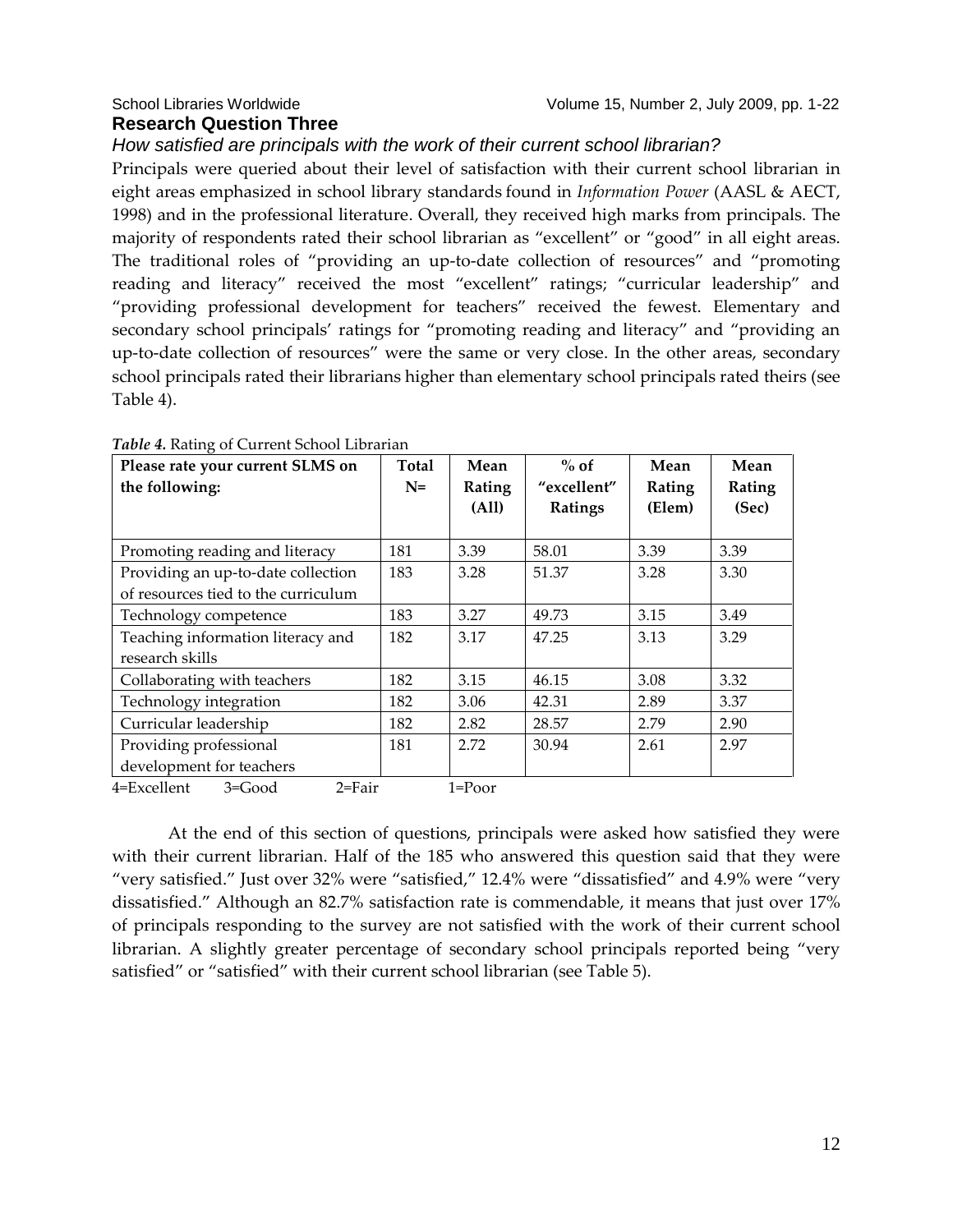*Table 5.* Overall Satisfaction with Current School Librarian

|                          | Very satisfied | <b>Satisfied</b> | <b>Dissatisfied</b> | <b>Very Dissatisfied</b> |
|--------------------------|----------------|------------------|---------------------|--------------------------|
| Elementary<br>principals | $46.6\%$       | 34.8%            | 12.7%               | 5.9%                     |
| Secondary<br>principals  | 57%            | 29%              | 11%                 | 3%                       |
|                          |                |                  |                     |                          |
| All<br>respondents       | $50\%$         | 32.4%            | 12.4%               | 4.9%                     |

### *Areas for More Attention*

Following the question requesting respondents to rate their satisfaction with the current librarian, principals were asked (in an open-ended question) to describe other areas or services in which they would like see the librarian spend more time in order to better serve the students and teachers in their school. Of the 189 principals who responded to the survey, 3 reported that they were unable to answer the question because they had recently hired a new librarian. Of the 122 who answered this question, 4 respondents wanted their librarian to spend more time on all eight areas included in the previous set of questions (see Table 4), and 12 expressed complete satisfaction with their school librarians. A few mentioned the fact that more assistance was needed in operating the library:

- "She does it all. I have absolutely no "wants" regarding our LMS. If I wanted anything at all it would be to provide her with help so that she could do everything she wants to do."
- "My specialist is excellent. However, in such a large school she needs additional help in order to free her up to spend more quality time on the above" [referring to the eight areas in the previous section of the survey]

Most respondents tended to repeat the same language used in the closed-ended questions in which they were asked to indicate the importance of competencies taken from *Information Power* (AASL & AECT, 1998) or to rate their current librarian on a set of specific set of competencies and best practices. Technology was mentioned by 24 respondents. Most referred to "technology integration," but a few simply mentioned "technology" and "making it available" or "keeping up with technology."

Comments related to collaborating with teachers and teaching research skills were each mentioned by 19 respondents. Some simply called for "collaboration with teachers." Others were somewhat more specific and mentioned "collaborating with more teachers," or "more active in teacher collaboration." Only a few specifically used the term "information literacy." More frequently, respondents called for more activity in the area of "research" such as "basic library reference skills tested on the PACT" [the state's standardized achievement test], "teaching research skills to provide ELA [English language arts] teachers with the foundation to conduct research projects with students," and "how to research with texts and the Internet."

Fourteen respondents mentioned something related to the atmosphere, ambience and use of the library. Four principals specifically addressed more or better "organization" in their answers. Others called for "a more attractive place," "a more inviting appearance," "an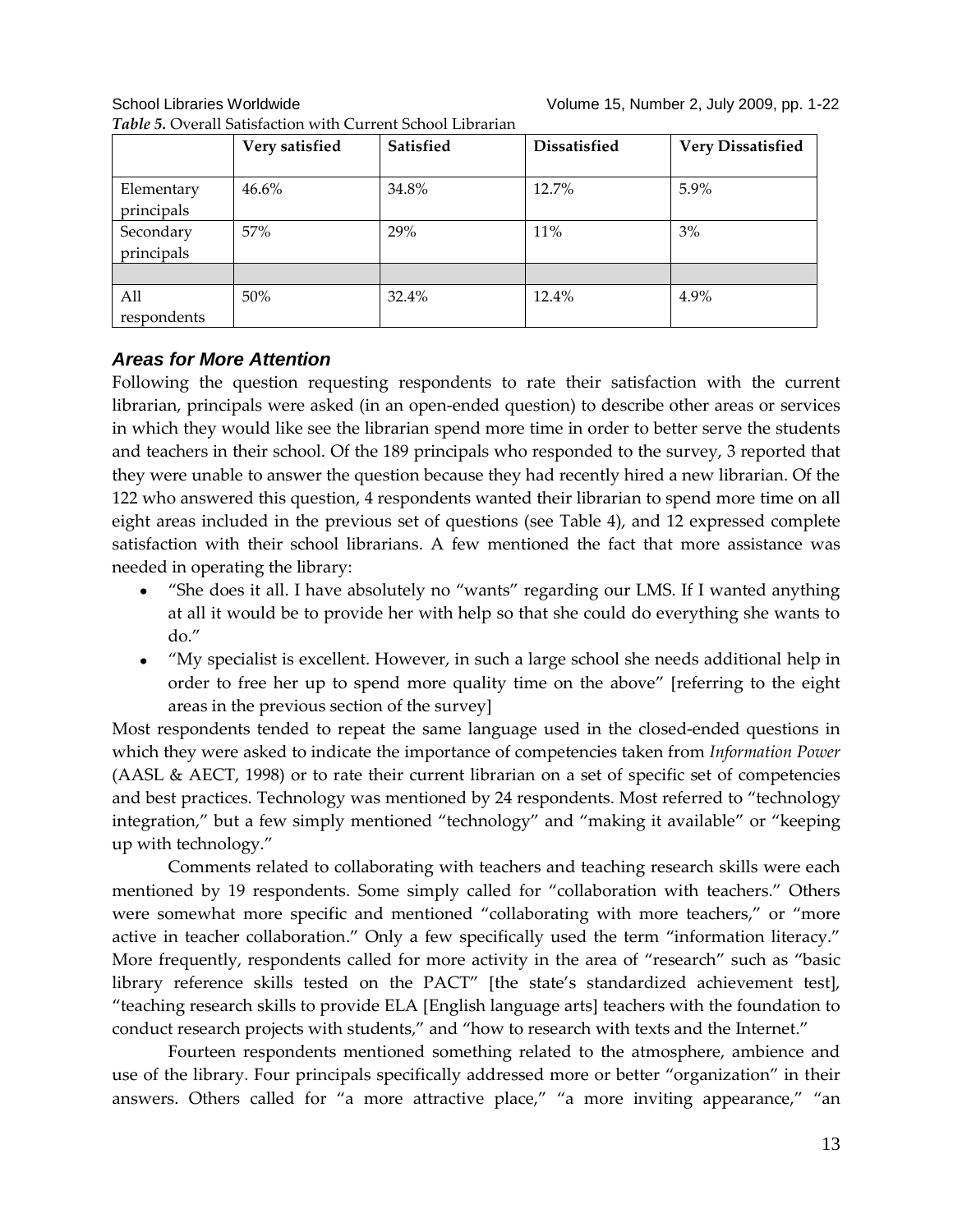atmosphere that invites students to come to the library." Interpersonal skills were once again addressed by just over a dozen respondents. Other areas that were mentioned by over 10 respondents included up-to-date resource provision, promotion of reading and literacy, providing professional development for teachers. It is interesting to note that only five respondents mentioned leadership. Two respondents called for "curricular leadership." "Instructional leadership," "positive leadership," and "leadership among teachers" were each mentioned once.

### *Finally…*

The final question in the survey asked respondents to offer any additional comments they had related to (1) recruitment of school librarians and (2) priorities for the library program in their school. Principals' perspectives about recruitment are reported in another publication (Shannon, 2008). Twenty-five secondary school principals and thirteen elementary school principals answered the second part of the question. Most did not differentiate between the librarian and the library program. Themes that emerged from these responses centered on the following five areas: providing resources (including insufficient funding for materials), ensuring access, creating an inviting environment (including good interpersonal skills), promoting books and reading, and supporting the curriculum. The most notable difference between elementary and secondary school principals was the greater proportion of elementary principals who mentioned reading and literacy as priorities. This was the last question in a long survey so it is not surprising that less than forty answered it. But it is encouraging to note that some of the responses showed thoughtful consideration and insight into the potential of the school library program:

- "If I ever get to hire my own [librarian] instead of working with the one I inherited, the person who be a lover of learning and will make the media center a place all children want to go. Priorities include teaching research skills, providing access to books and other materials, teaching a love of books and literature, supporting the classroom teacher and ensuring that the materials needed to supplement the classroom are there" (from an elementary school principal).
- "I am interested in seeing it [the school library] be a place where anyone can go any time of day. I want it open all the time, available and flexible in its use. I also want to see the librarian working with groups of children as often as possible, sharing good literature, teaching library skills, teaching research skills, teaching about technology, running motivational, incentive programs that children can get into and get something out of. I want parents going in to check out books with their children. I want to see teachers supported in curriculum areas with the librarian helping to meet those needs by making suggestions to them" (from an elementary school principal).
- "Our library media program is in very good shape because our media specialist is recently trained and knows best practices in library media services. She knows that I believe the media center and its activities are the single most important aspect of a school's instructional program and as such, has my support" (from a secondary school principal).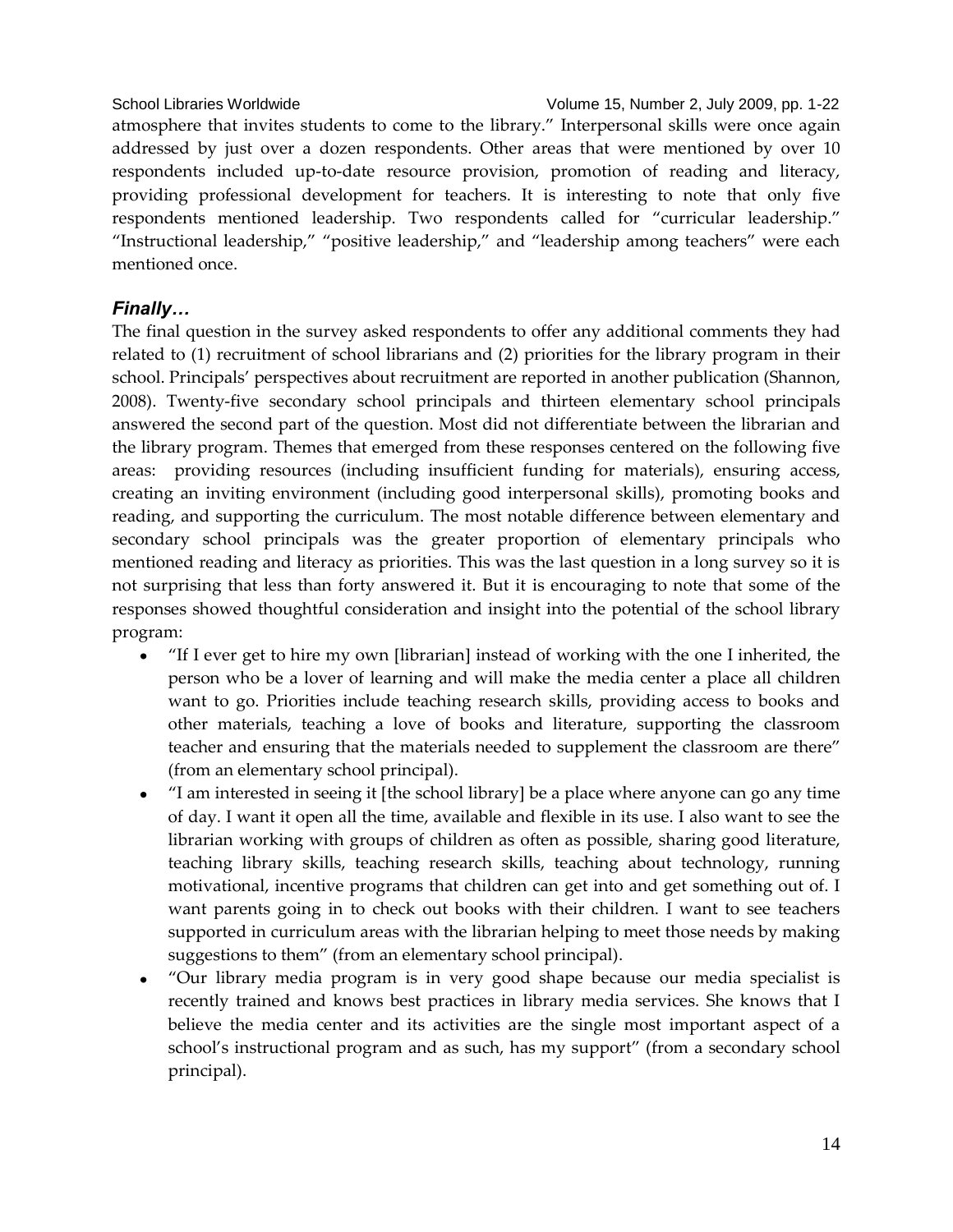**Discussion and Implications**

#### *From the Principal's Perspective: Competencies and Qualifications of School Librarians*

In the U. S., *Information Power* (AASL & AECT, 1998) represented the standards or guidelines for best practices in school libraries from 1998 until 2009. The results of this study indicate that the South Carolina principals who responded to the survey agree that the "principles" articulated in the chapters on "teaching and learning," "information access and delivery," and "program administration" represent important competencies for school librarians to possess. It is important to note that a majority of respondents rated every competency as "very important" and that very few rated any competency as "not important" (see Table 2).

In previous perception studies, principals have identified traditional competencies most closely associated with librarianship (e. g., materials selection, library management, and reference/research activities) as the most important for school librarians to possess. Highest on the South Carolina principals list were competencies associated with teaching and learning. On the positive side, three of the four most highly rated competencies were related to the role of the librarian as teacher and instructional partner (see Table 2). Unfortunately, the competency related to leadership in collaborative planning and curriculum development was not rated as high. Results of other studies suggest that "leadership" and participation in curriculum development are not activities that school administrators value as high priorities for their librarians (Kahler, 1990; Schon, Helmstadter & Robinson, 1991). This is unfortunate given the findings of other studies that suggest leadership of the school librarian is critical to the success of resource-based teaching and learning and to the librarian's contribution to reform and restructuring in the areas of curriculum and instruction (Baldwin, 1995; Johnson, 1993; Lumley, 1994; Yetter, 1994). The professional literature is replete with discussion of "teachers as leaders" (See, for example, the September 2007 issue of *Educational Leadership*.) The recently revised *Educational Policy Leadership Standards* adopted by the U. S. National Policy Board for Education recognizes in its set of principles the "collaborative nature of school leadership" (Council of Chief State School Officers, 2008, p. 8). According to McGhee and Jansen (2005), the principal's instructional leadership role should include "empowering others to lead alongside them as part of the educational team" (p. 3). Principals should be looking to teachers (including librarians) to take on formal and informal leadership roles in their schools. In situations where this is not the case, the school librarian will need to be proactive in seeking leadership roles.

Although principals who participated in this study rated "collaborates with teachers to integrate the library program and information literacy skills into the school's curriculum" very high on the list of important competencies, only a few used the expression "information literacy" skills in any of their open-ended responses and those were in response to questions that followed the list of 19 competencies taken from *Information Power* (AASL & AECT, 1998). Instead, a few mentioned "research" and "finding information on the Internet" as important tasks. In a Texas study of school administrator beliefs about school librarians, Van Hamersveld (2007) made a similar observation. The Texas study participants responded favorably to a specific survey question asking if the library improved students' information literacy skills. But, in responding to interview questions, they made more general comments about research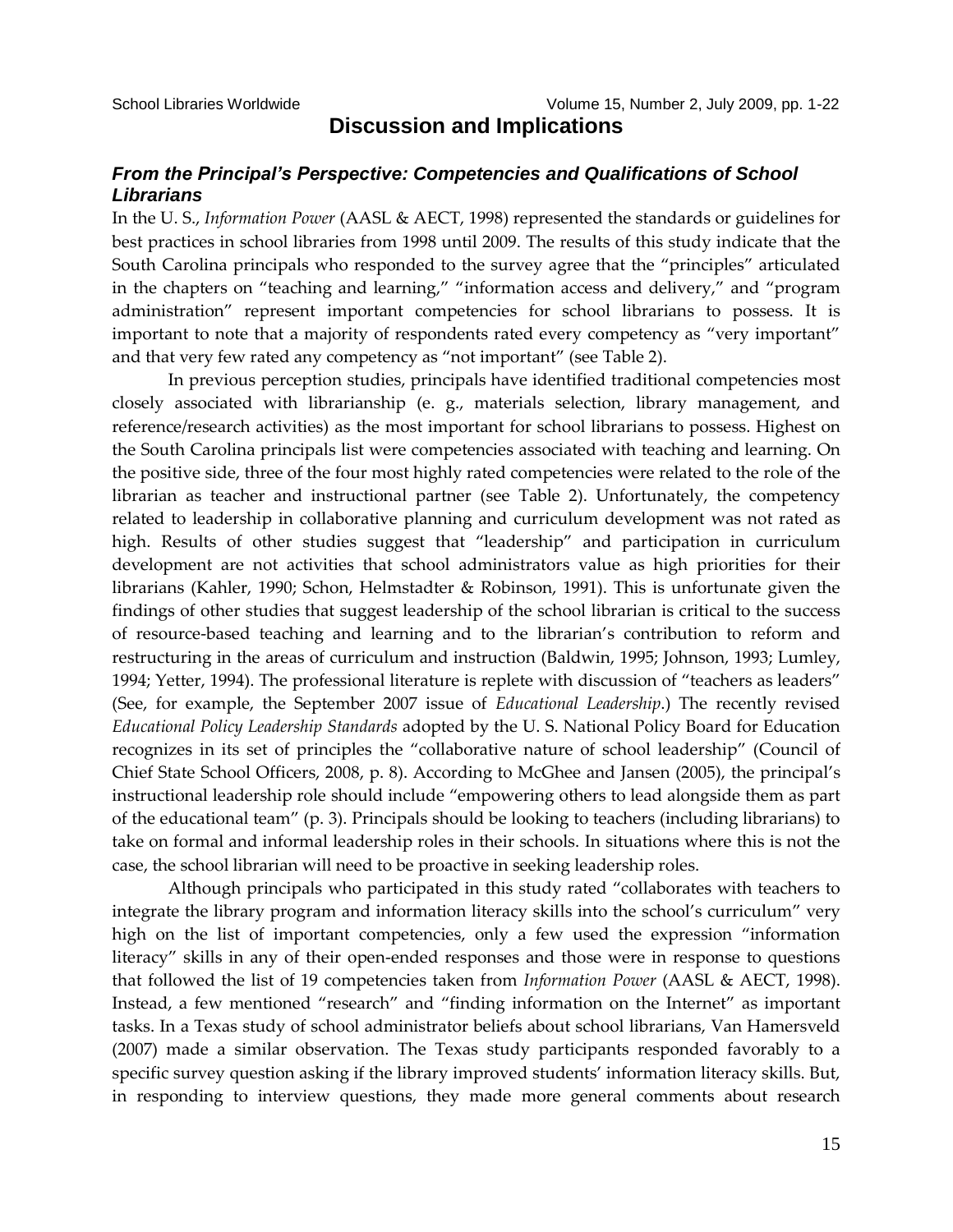activities, the use of computers and electronic resources, and were generally unaware of information literacy and its importance to students. It is possible that respondents in the current study and the Texas project included the concept of information literacy together with "technology" since "finding information on the Internet" may be closely related in their minds. School librarians might consider being more deliberate about defining information literacy and describing its relationship to the school's curriculum and the role it plays in life long learning. Explicitly articulating for the entire learning community how the library program supports teaching and learning, teaches 21st century skills, and contributes to student achievement would be a first step. Perhaps use of the term ICT (information and communication technology) used by the Partnership for 21st Century Schools and the International Society for Technology in Education (ISTE) would make this connection clear to more teachers and principals.

In open-ended responses to the question asking principals to name their three most important criteria in hiring a school librarian and in a follow-up question asking them to add anything else of importance to the list of 19 competencies from *Information Power* (AASL & AECT, 1998), respondents mentioned interpersonal skills and other affective factors more than factors related to knowledge and skills. The importance of interpersonal and communication skills have been reported as significant in other studies (Kaplan, 2006; Roys & Brown, 2004; Shannon, 2002). Not only are they judged essential by school administrators, interpersonal and communication skills are important factors in facilitating collaborative planning, innovative instructional approaches, and implementation of resource-based learning (Burks, 1993; Farwell, 1998; Hughes, 1998; Johnson, 1993). In the final open-ended question in which respondents were asked to offer additional comments related to their priorities for their library programs, most principals did not differentiate between the librarian and the library program. Given the importance principals place on interpersonal skills, one might argue that the librarian is the library program. According to Vince Barnes, principal at North Elementary School in Noblesville, Indiana, "If the school has an effective library media specialist, then the library media program will be effective" (Harvey, 2008, p. 54). Cultivating positive relationships and engaging in continuous and varied forms of communication with all members of the learning community should be very high priorities for school librarians. Even a librarian who possesses a high level of knowledge and skills will not be able to deliver an effective program if students and teachers are not attracted to work with him or her. The importance of these interpersonal skills suggests that school media preparation programs should make certain that students have opportunities to observe and interact with school librarians who model these kinds of behaviors.

The two competencies that received the fewest "very important" ratings were "connections to the larger community including parents" and "guards against barriers to intellectual freedom." Still, over half of respondents rated these two competencies as "very important." Although "connections to the larger community including parents" received fewer "very important" ratings than other competencies, a few elementary school principals included comments related to "the entire learning community" and to "parents checking out books" in their open-ended responses. There was very little difference in elementary and secondary principals' responses (see Table 3). It is possible that principals associate the school's connection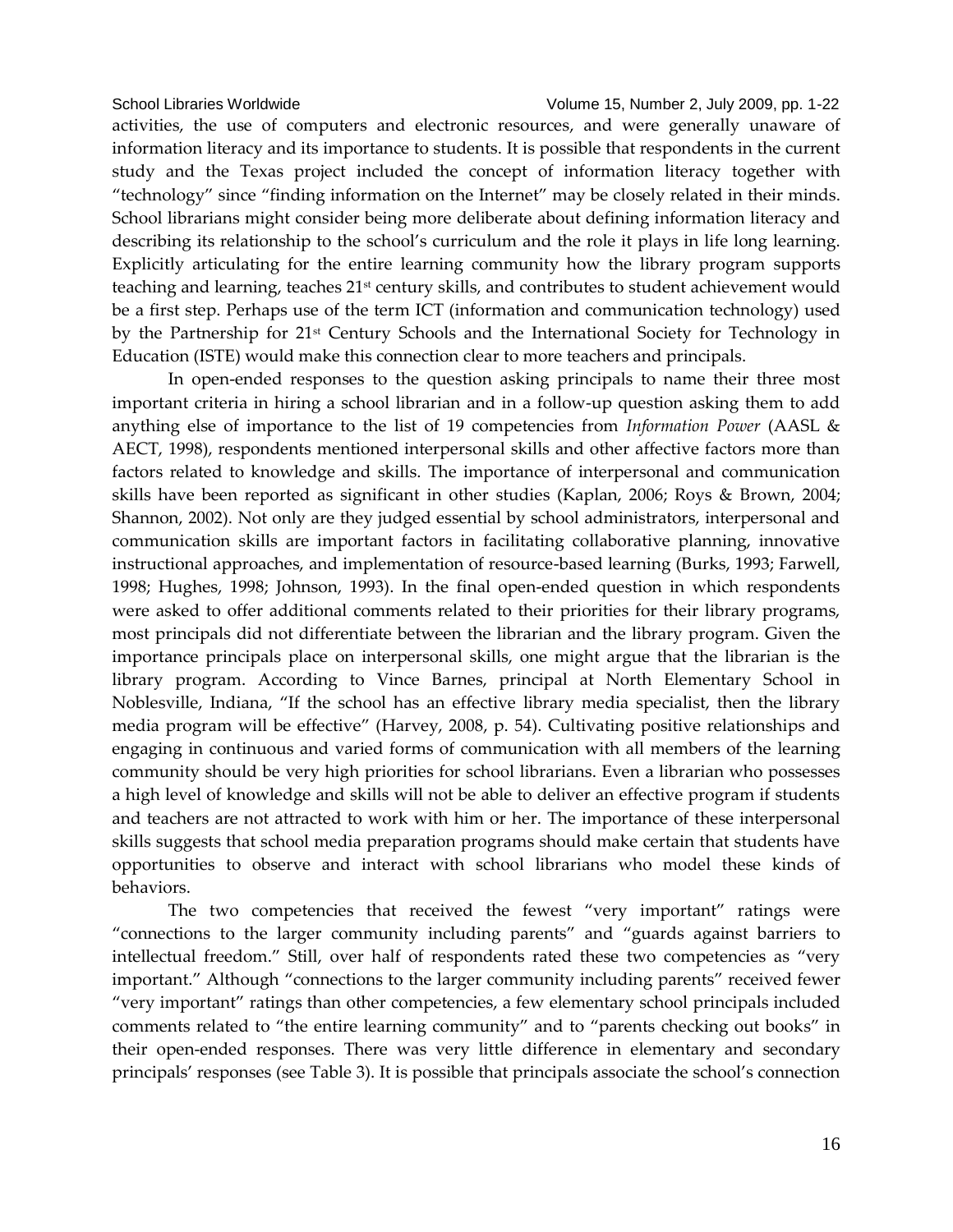to parents with classroom teachers and do not have a vision for the role that the school librarians could play in this area.

Principals may not be clear about the significance of "guards against barriers to intellectual freedom" and the important impact this principle could have on their role as school administrator. Such an impact could be related to challenged materials or access to the Internet. Gibson (2007) points out what can happen when school administrators are unprepared to handle challenges to books and other school materials. He suggests that librarians have a role to play in helping principals manage such situations. It is possible that most of the respondents to this survey have not had to face a challenge to instructional materials and are, therefore, unaware of its significance. Librarians might involve the principal and faculty in "Banned Book Week" activities to raise their level of awareness of the important implications the principle of intellectual freedom has for the entire learning community.

Another area related to this principle is the filtering and blocking of Internet sites. Given the mandate for Internet filtering in K-12 schools in the U. S. by the Children's Internet Protection Act (CIPA), this is a hot-button issue in school districts across the country. Many educators argue that the filters are overly restrictive and, when set at their most stringent levels, block Internet resources beyond what is required under the law. According to Helen Adams (2008), "filters have a detrimental effect on youthful citizens' access to information on the Internet and on their intellectual freedom" (p. 54). She suggests that school librarians seek the support of their principals by helping them make the connection between intellectual freedom and ensuring that students are prepared for their roles in a global society through access to both print and electronic information formats (Adams, 2009).

Additional barriers to student access to information can be more subtle and may go unrecognized by principals or even school librarians. In their study of six secondary school librarians in the state of Washington (USA), Myers, Nathan, & Saxton (2007) found barriers to students' information seeking and learning in the school library. Obstacles included lack of collaboration between classroom teachers and librarian, students' lack of autonomy, and limited access to resources. School principals who do not understand the role of the school librarian or the importance of physical and intellectual access to information will not recognize that resolving such problems may require their intervention.

#### *From the Principal's Perspective: Library as Place and Space*

There has been much speculation in the popular press and the professional literature about the future of libraries as physical places and how those spaces will evolve. Just over 85% of principals responding to the survey, rated the competency "maintains an attractive and positive learning environment" as "very important." In their open-ended responses, several offered comments or voiced concerns about the school library as place calling for an attractive and inviting space. Their comments addressed not only the physical setting but also reflected sensitivity to the ambience of the school library. Unfortunately, negative images of librarians that some principals hold are reinforced by their experiences or observations of the library program in their schools. Principals' comments on the library and its atmosphere are related to their identification of interpersonal and "people" skills as important criteria for hiring. Their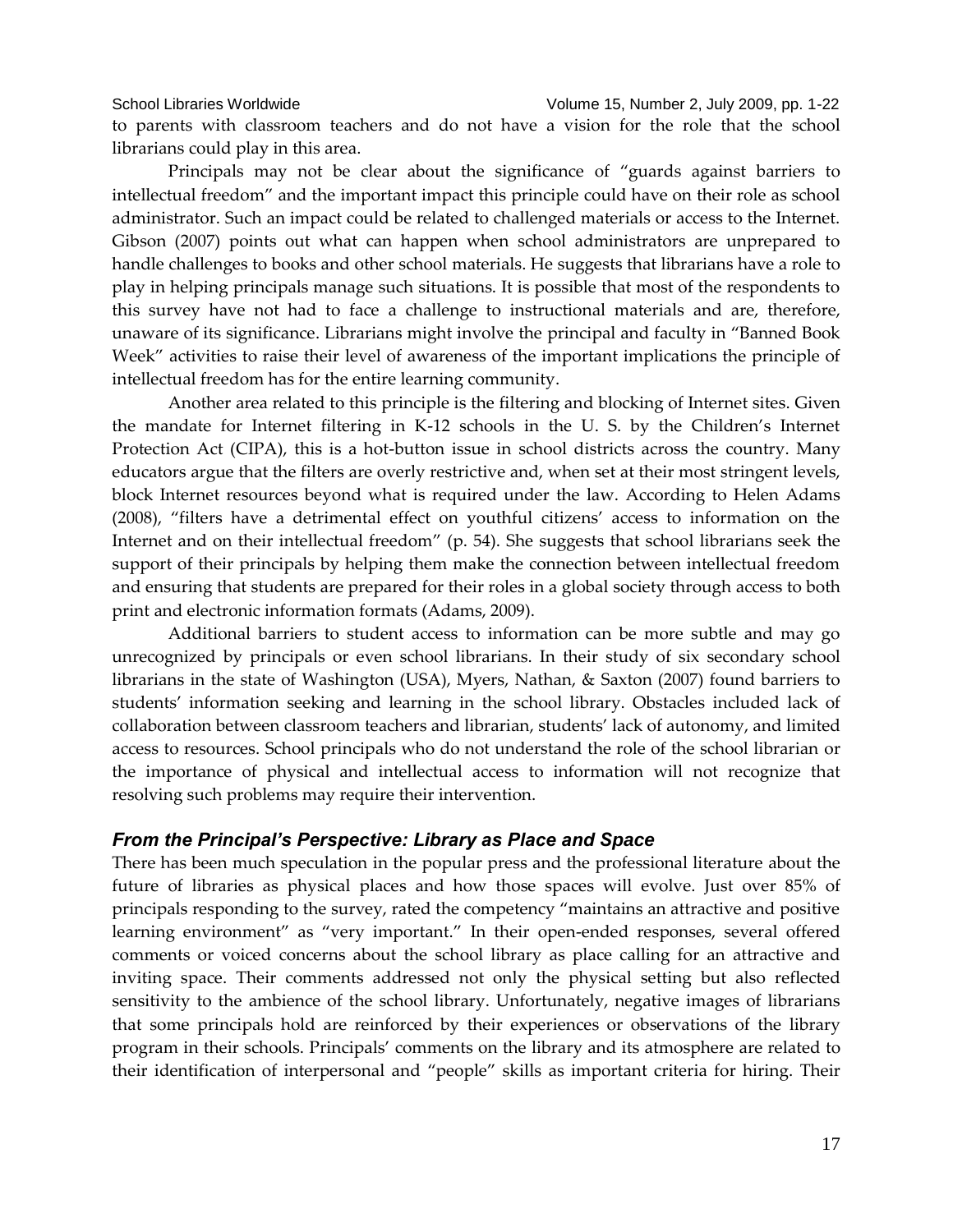awareness of those elements, including the "personality" of the school librarians, that contribute to a positive climate were apparent in many of their comments.

Recent publications by Loertscher (2008a, 2008b) call for what he refers to as a "radical shift" of focus from school library to "learning commons" the purpose of which is "to showcase the school's best teaching and learning practices" and to serve as a "hub for all school improvement initiatives" (Loertscher, 2008a, p. 46-47). Here all of the school's "special" teachers collaborate on creating learning experiences and working with students and teachers and offering professional development for teachers. A few of the principals in this study referred to the library as a space that belongs to the entire learning community and not just the school librarian. It would be interesting to speculate on how they might react to Loertscher's model for the school library.

### *Differences between Elementary School Principals and Secondary School Principals*

Vast differences exist in the culture of elementary and secondary schools. These include organization, operational practices, relationships among teachers and between teachers and students, educational aims, and goals. For this reason, one would expect differences in how principals perceive and prioritize competencies for their school librarians.

In rating the importance of 19 competencies for librarians they would be interested in hiring, elementary and secondary school principals were in general agreement. The most notable differences were their ratings of the following competencies: (1) "guards against barriers to intellectual freedom," (2) "develops and administers a budget," and (3) "plays a leadership role in integrating technology into teaching and learning activities." In each case, secondary principals rated these competencies higher than elementary principals rated them (see Table 3). Concerns related to challenged materials and objections to blocking Internet sites are more likely to be issues in secondary schools. One could argue that there is more emphasis placed on technology in secondary schools than in elementary schools and that secondary school librarians are more heavily involved in integrating technology into the curriculum than are their elementary school colleagues. It is unclear why secondary school principals would rate "develops and administers a budget" higher than "manages human, financial, and physical resources" since there is obvious overlap between the two competencies.

In rating their current school librarians on eight areas or activities taken from national standards and the professional literature, the level of satisfaction of elementary and secondary school principals for the top two areas ("promoting reading and literacy" and "providing an up-to-date collection of resources") were the same or very close. But, secondary school principals rated their librarians higher in the other areas than elementary school principals rated their librarians (see Table 4). The most notable differences were principals' responses to the following areas: (1) technology integration, (2) providing professional development for teachers, (3) technology competence, (4) collaborating with teachers (see Table 4). Here again, the differences in the area of technology appear with secondary school principals rating their librarians higher than elementary principals rated theirs. Secondary school librarians also got higher marks for collaborating with teachers. This might be related to the scheduling arrangements in the majority of elementary schools in the U. S. where school librarians operate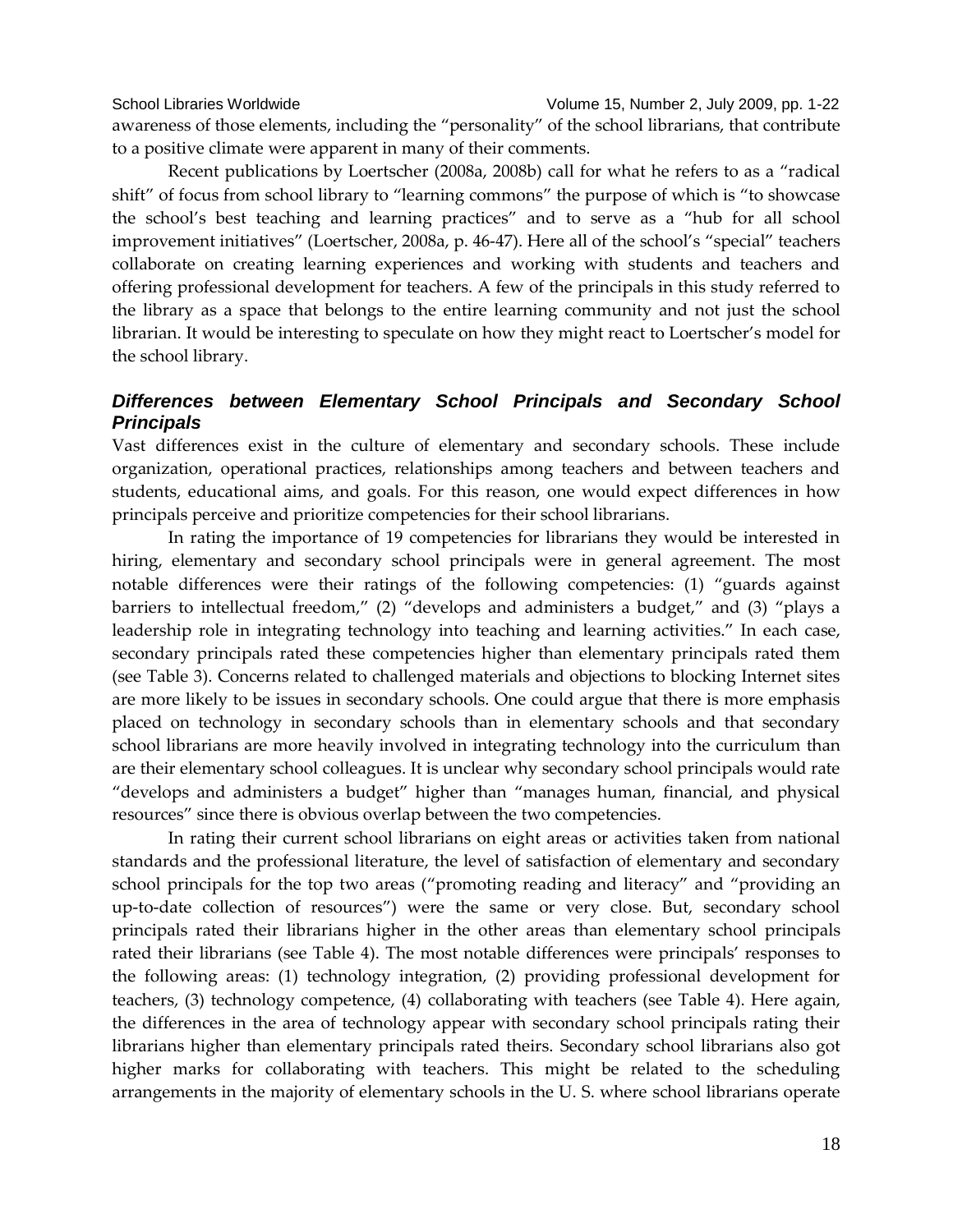on a "fixed" schedule which means that they see each class on a regular basis during classroom teachers' "planning" times. As a result, it is difficult for the school librarian to collaborate with classroom teachers during the regular school day. Most secondary school librarians have a flexible schedule which increases the opportunity for collaborative planning between librarians and classroom teachers. Secondary school librarians' flexible schedules may also contribute to their involvement in providing professional development for teachers. In contrast to most elementary school librarians, they have more control over how they prioritize their activities and how they spend their time.

#### **Conclusion**

The school library program's positive and lasting impact on student achievement will not be realized without a strong partnership between the school's principal and the school librarian. Understanding principals' perspectives of and priorities for the library program should help librarians develop a plan for garnering administrative support critical to a successful program.

Emerging from this project is a snapshot of South Carolina school principals' thinking about school librarian competencies and library program priorities. While it is gratifying to note that overall principals' rating of the nineteen competencies is very high and that 80% of respondents are either "very satisfied" or "satisfied" with their current school librarian, their responses to open-ended questions provide important insights into their thinking that will assist building level librarians, school library leaders, and school library educators to look at school library programs through another lens. A principal's prime source of information about the benefits of the library program is the school librarian in his or her own building (Church, 2008; Hartzell, 2002c). If the principal does not demonstrate an understanding of the potential of the library program on student learning, the school librarian must be proactive in showing him or her how the library program supports school goals and impacts student achievement. McGhee and Jansen (2006) point out that "bringing the principal on board" may be the school librarian's "most important challenge but well worth the effort" (p. 35).

#### *References*

- Adams, Helen R. (2008). Filters and access to information, part II. *School Library Media Activities Monthly 25*(2), 54.
- Adams, Helen R. (2009). Advocating for intellectual freedom with principals and teachers. *School Library Media Activities Monthly 25*(6), 54.
- Alexander, Linda B., Smith, Robert C., & Carey, James O. (2003). Education reform and the school library media specialist: Perceptions of principals. *Knowledge Quest*, *32*(2), 10-13.
- American Association of School Librarians & the Association for Educational Communications and Technology. (1998). *Information power: Building partnerships for learning*. Chicago, IL: American Library Association.
- Baldwin, Margaret. K. (1995). *Enhancing learning through library and information services in K-12 education: A future search conference*. Unpublished doctoral dissertation, Seattle University.
- Burks, Freda. (1993). *Nature and extent of school library use in selected high schools in the greater Dallas-Fort-Worth, Texas area*. Unpublished doctoral dissertation, Texas Woman's University.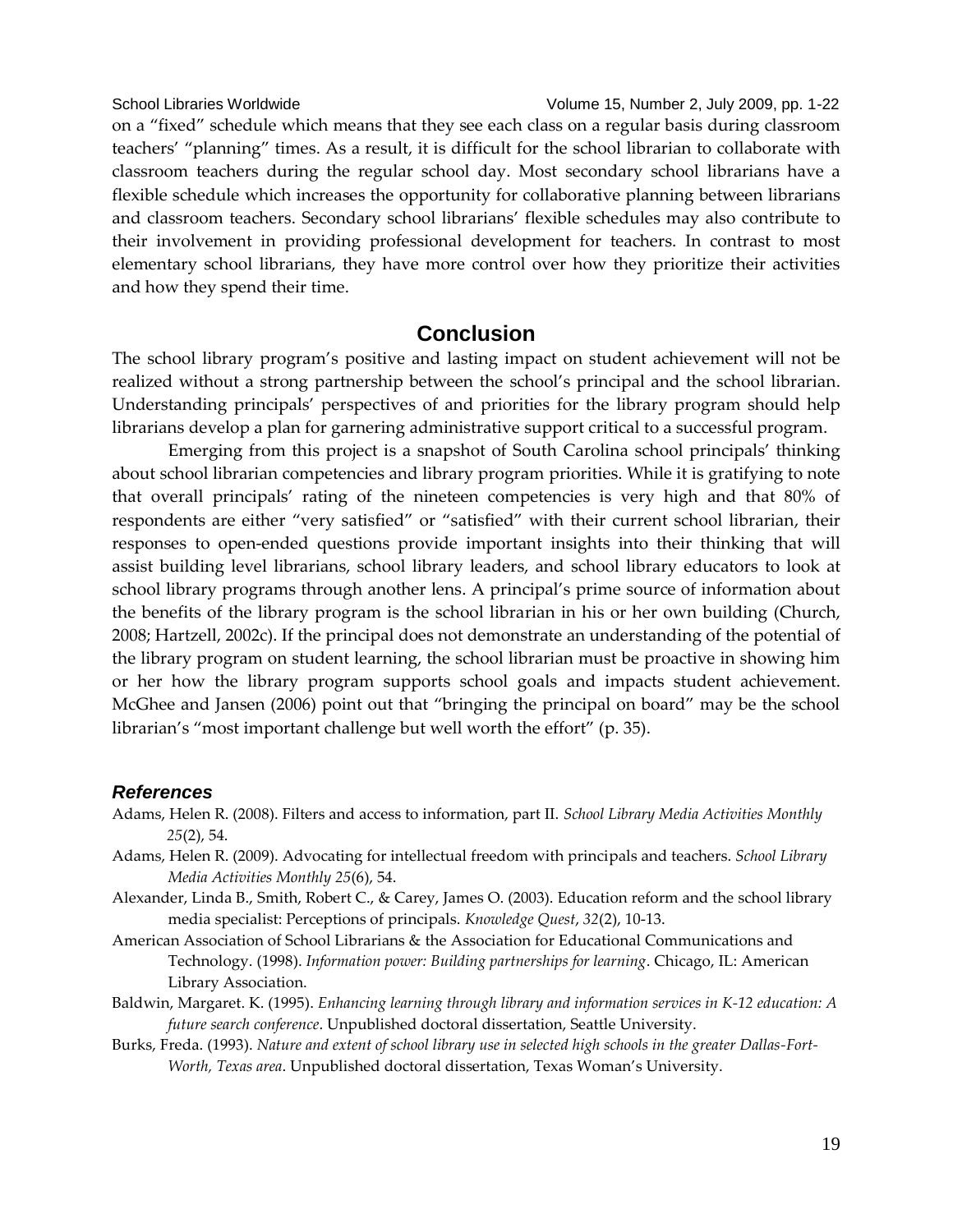School Libraries Worldwide Volume 15, Number 2, July 2009, pp. 1-22

- Campbell, Jerry M. (1991). *Principal-school library media relations as perceived by North Carolina elementary principals and school library media specialists*. Unpublished doctoral dissertation, University of North Carolina at Chapel Hill.
- Church, Audrey P. (2008). The instructional role of the library media specialist as perceived by elementary school principals. *School Library Media Research 11*. Retrieved April 5, 2009, from: http://www.ala.org/ala/mgrps/divs/aasl/aaslpubsandjournals/slmrb/slmrcontents/volume11/chur ch.cfm
- Council of Chief State School Officers. (2008). *Educational leadership policy standards*. CCSSO: Washington, DC.
- Cruzeiro, Patricia A. (1991). *Role and function attitudes of public school principals regarding the library media program.* Unpublished doctoral dissertation, University of South Dakota.
- Donham, Jean. (2008). *Enhancing teaching and learning: A leadership guide for school library media specialists*. New York: Neal-Schuman.
- Dorrell, Larry D., & Lawson, V. Lonnie. (1995). What are principals' perceptions of the school library media specialist? *NASSP Bulletin 79*(573), 72-80.
- Farwell, Sybil M. (1998). *Profile of planning: A study of a three-year project on the implementation of collaborative library media programs*. Unpublished doctoral dissertation, Florida International University.
- Gehlken, Vivian S. (1994). *The role of the high school library media program in three nationally recognized South Carolina Blue Ribbon secondary schools*. Unpublished doctoral dissertation, University of South Carolina.
- Gibson, Jeffrey. (2007). Championing intellectual freedom: A school administrator's guide. *Knowledge Quest, 36*(2), 46-48.
- Hartzell, Gary. (2002a). The multiple dimensions of principal involvement. *School Libraries Worldwide, 8*(1), 43-48.
- Hartzell, Gary. (2002b). The principal's perceptions of school libraries and teacher-librarians. *School Libraries Worldwide, 8*(1), 92-110.
- Hartzell, Gary. (2002c). *White House conference on school libraries: What's it take*? Retrieved February 25, 2009, from: http://www.imls.gov/pubs/whitehouse0602/garyhartzell.htm.
- Harvey, Carl II. (2008). Principal perspective, part 2. *School Library Media Activities Monthly, 25*(4), 53-55.
- Haycock, Ken. (1995). Research in teacher-librarianship and the institutionalization of change. *School Library Media Quarterly, 23*(4), 227-233.
- Haycock, Ken. (1999). Fostering collaboration, leadership, and information literacy: Common behaviors of uncommon principals and faculties. *NASSP Bulletin, 83*(605), 82-87.
- Haycock, Ken. (2007). Collaboration: Critical success factors for student learning. *School Libraries Worldwide, 13*(1), 23-35.
- Hughes, Sandra M. (1998). *The impact of whole language on four elementary school libraries.* Unpublished doctoral dissertation, University of North Carolina at Chapel Hill.
- Johnson, Julia A. (1993). *The school library media specialist as instructional consultant*. Unpublished doctoral dissertation, Southern Illinois University at Carbondale.
- Kahler, June B. (1990). *The appraisal of school library media specialists*. Unpublished doctoral dissertation, University of North Texas.
- Kaplan, Allison G. (2006). *Benign neglect: Principals' knowledge of and attitudes towards school library media specialists.* Unpublished doctoral dissertation, University of Delaware.
- Kolencik, Patricia L. (2001). *Principals and teacher-librarians: Building collaborative partnerships in the learning community.* Unpublished doctoral dissertation, University of Pittsburgh.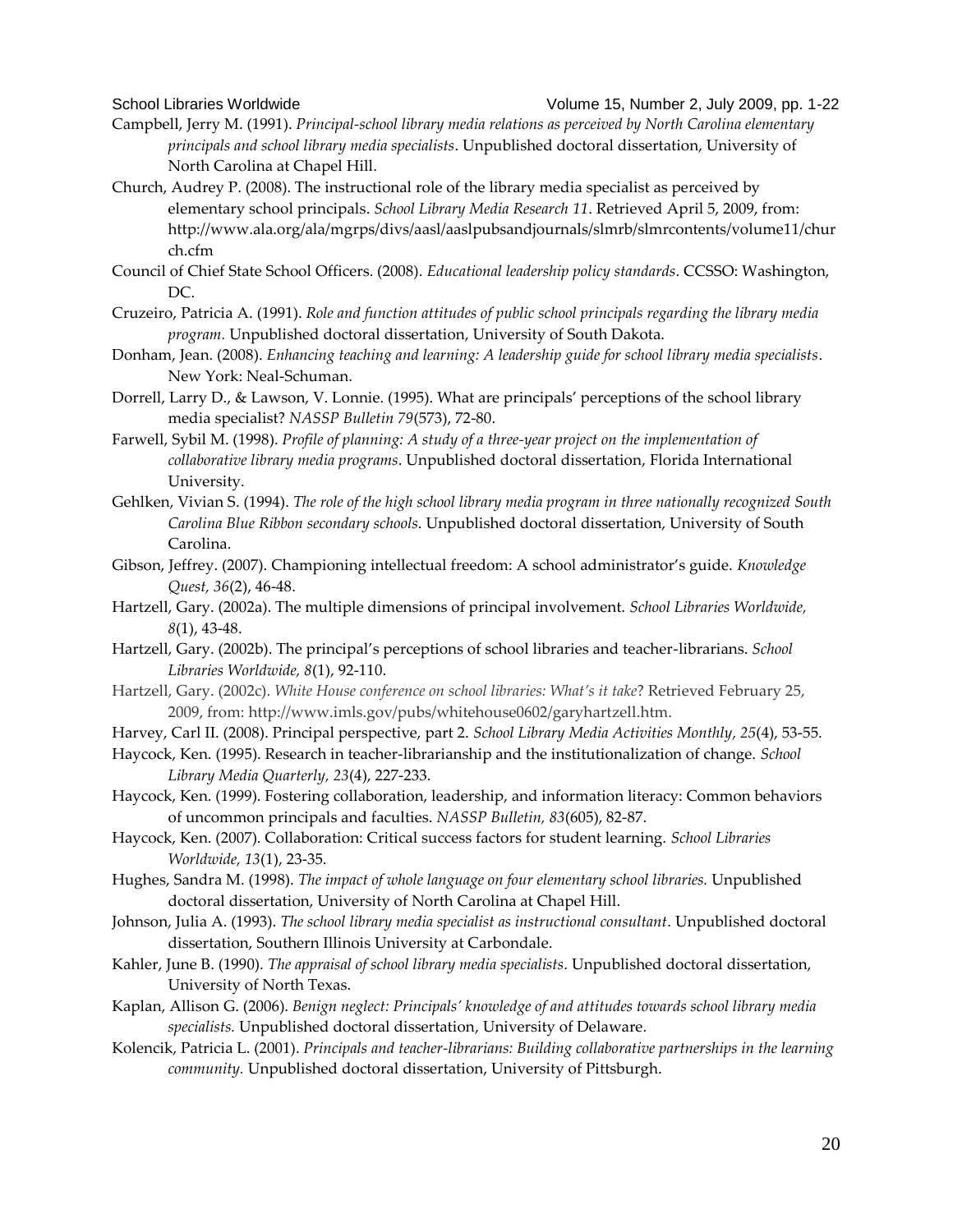- Lance, Keith. C., & Loertscher, David V. (2005). *Powering achievement: School library media programs make a difference.* Salt Lake City, UT: Hi Willow Research and Publishing.
- Lewis, Carol G. (1991). The role of the library media program in the middle school. In Jane B. Smith & J. Gordon Coleman (Eds.). *School Library Media Annual* (pp. 129-141). Englewood, CO: Libraries Unlimited.
- Loertscher, David V. (2008a). Flip this library: School libraries need a revolution, not evolution. *School Library Journal*, *54*(11), 46-48.
- Loertscher, David V. (2008b). The time is now: Transform your school library into a learning commons. *Teacher Librarian, 36*(1), 8-14.
- Lumley, Arvina M. (1994). *The change process and the change outcomes in the development of an innovative elementary school library media program*. Unpublished doctoral dissertation, Kansas State University.
- McGhee, Marla W., & Jansen, Barbara A. (2005). *The principal's guide to a powerful library media program*. Worthington, OH: Linworth.
- McGhee, Marla W., & Jansen, Barbara A. (2006). The principal component: Bringing your administrator on board. *Library Media Connection, 24*(4), 34-35.
- Marcoux, Betty. (2005). Perceptions of the role and functions of the school library professional in K-12 education by school principals. In Michael Orey, V. J. McClendon, & Robert M. Branch, (Eds.). *Educational media and technology yearbook* (vol. 30, pp. 225-235). Westport, CT: Libraries Unlimited.
- Morris, Betty J., & Packard, Abbot. (2007). The principal's support of classroom teacher-media specialist collaboration. *School Libraries Worldwide, 13*(1), 36-55.
- Myers, Eric M, Nathan, Lisa P., & Saxton, Matthew L. (2007). Barriers to information seeking in school libraries: Conflicts in perceptions and practice. *Information Research, 12*(2) Retrieved June 30, 2009, from: http://InformationR.net/ir/12-2/paper295.html
- Oberg, Dianne. (1995). Principal support: What does it mean to teacher-librarians? *Sustaining the vision: A selection of conference papers*, 24th International Association of School Librarianship Conference July 1995 (pp. 17-25).
- Oberg, Dianne. (1997). Principal support: Research from Canada. *63rd IFLA Conference Programme and Proceedings August 31-September 5, 1997*.
- Oberg, Dianne. (2006). Developing the respect and support of school administrators. *Teacher-Librarian, 33*(3), 13-18.
- Roys, Nadine K., & Brown, Mary. E. (2004). The ideal candidate for library media specialist: Views from school administrators, library school faculty, and MLS students. *School Library Media Research, 7*. Retrieved March 20, 2008, from: [http://www.ala.org/ala/aasl/aaslpubsandjournals/slmrb/slmrcontents/volume72004/candidate.ht](http://www.ala.org/ala/aasl/aaslpubsandjournals/slmrb/slmrcontents/volume72004/candidate.htm)

[m](http://www.ala.org/ala/aasl/aaslpubsandjournals/slmrb/slmrcontents/volume72004/candidate.htm)

Schon, Isabel, Helmstader, Gerald C., & Robinson, Dan. (1991). The role of school library media specialists. *School Library Media Quarterl,y 19*(4), 228-233.

*School libraries work!* (2008). Scholastic. Retrieved August 20, 2008, from: [http://www2.scholastic.com/content/collateral\\_resources/pdf/s/slw3\\_2008.pdf](http://www2.scholastic.com/content/collateral_resources/pdf/s/slw3_2008.pdf)

- Shannon, Donna. (2002). The education and competencies of library media specialists: A review of the literature. *School Library Media Research, 5*. Retrieved April 30, 2008, from: <http://www.ala.org/ala/aasl/aaslpubsandjournals/slmrb/slmrcontents/volume52002/shannon.htm>
- Shannon, Donna. (2008). School librarianship: Career choice and recruitment. *Journal of Education for Library and Information Science, 49*(3), 210-229.